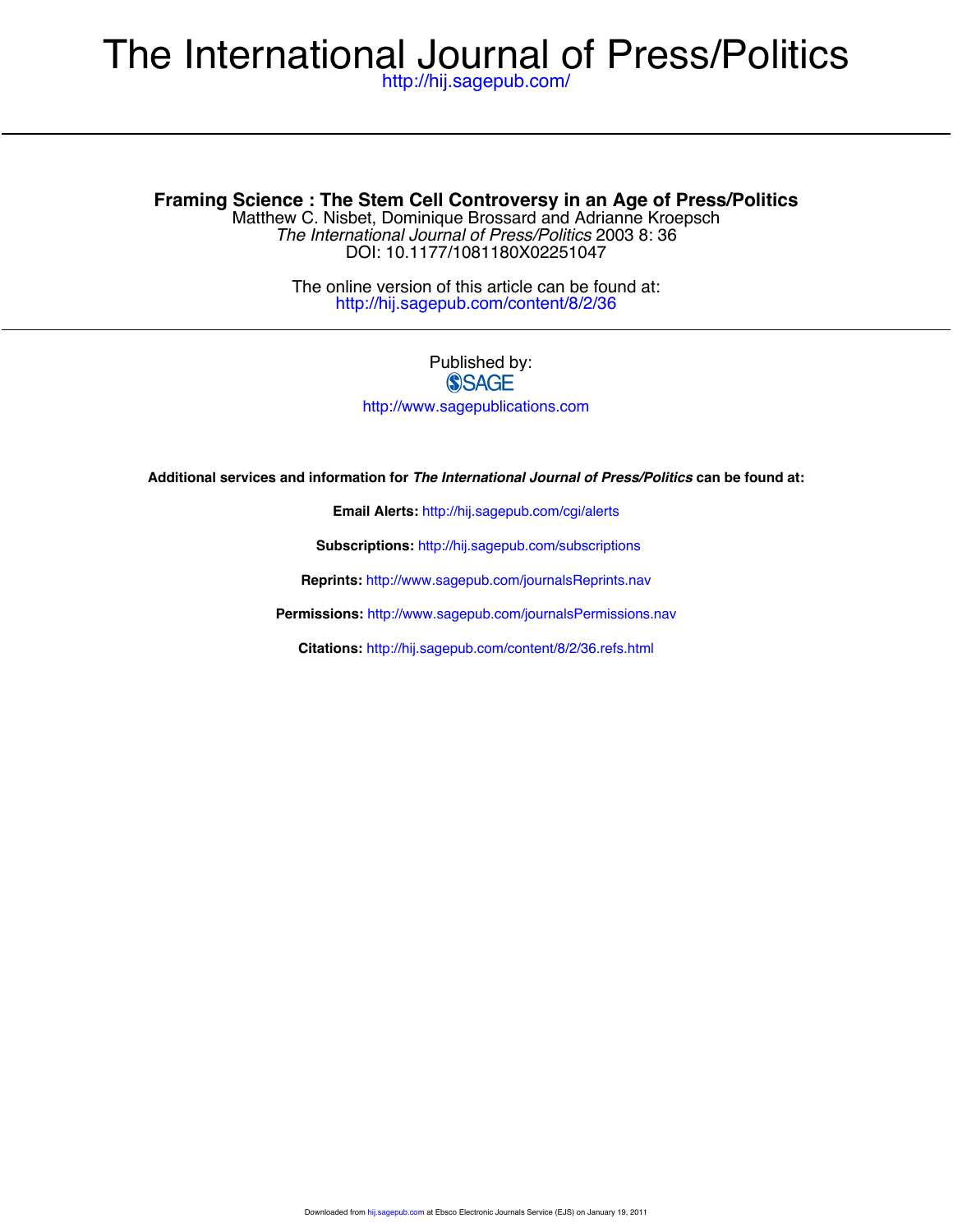# **Framing Science** The Stem Cell Controversy in an Age of Press/Politics

*Matthew C. Nisbet, Dominique Brossard, and Adrianne Kroepsch*

Applying the theories of agenda building and frame building and previous work related to the shared negotiations between sources and journalists in constructing news dramas,this article examines the role of the mass media in the evolution of the stem cell controversy. How does a scientific issue gain, maintain, or lose political and media attention? What forces combine to emphasize certain dimensions of an issue over others? Using data from a content analysis of stem cell–related articles appearing between 1975 and 2001 in the *New York Times* and the *Washington Post*, the authors analyze patterns of media attention, media framing, and media sourcing across stages of scientific, political, and policy development.

*Keywords: agenda building; agenda setting; framing; news narratives; news dramas; news coverage; science writing; science journalism; biotechnology; stem cell; cloning*

For more than four decades, scientists have focused on a unique set of human cells called *stem cells*, utility and repair units of the body that play a key role in the maintenance and regeneration of organs and bodily tissues throughout life.Since the 1960s, research has predominantly used stem cells taken from adult tissue, notably from bone marrow and later umbilical cord blood. In 1998, when stem cells from human embryos were isolated for the first time, scientists, medical advocates, and press accounts were quick to speculate about the possibility of advances in the treatment of damaged tissues caused by injuries and lifethreatening diseases such as cancer, diabetes, Alzheimer's disease, and Parkinson's disease. Despite the great promise of human embryonic stem cells, the

Press/Politics 8(2):36-70

DOI: 10.1177/1081180X02251047

© 2003 by the President and the Fellows of Harvard College

*Authors'Note:An earlier version of this article received the Steven Chaffee/Jack M.McLeod award as the top student paper at the 2002 meetings of the Communication Theory and Methodology (CT&M) Division of the American Association for Education in Journalism and Mass Communication (AEJMC).*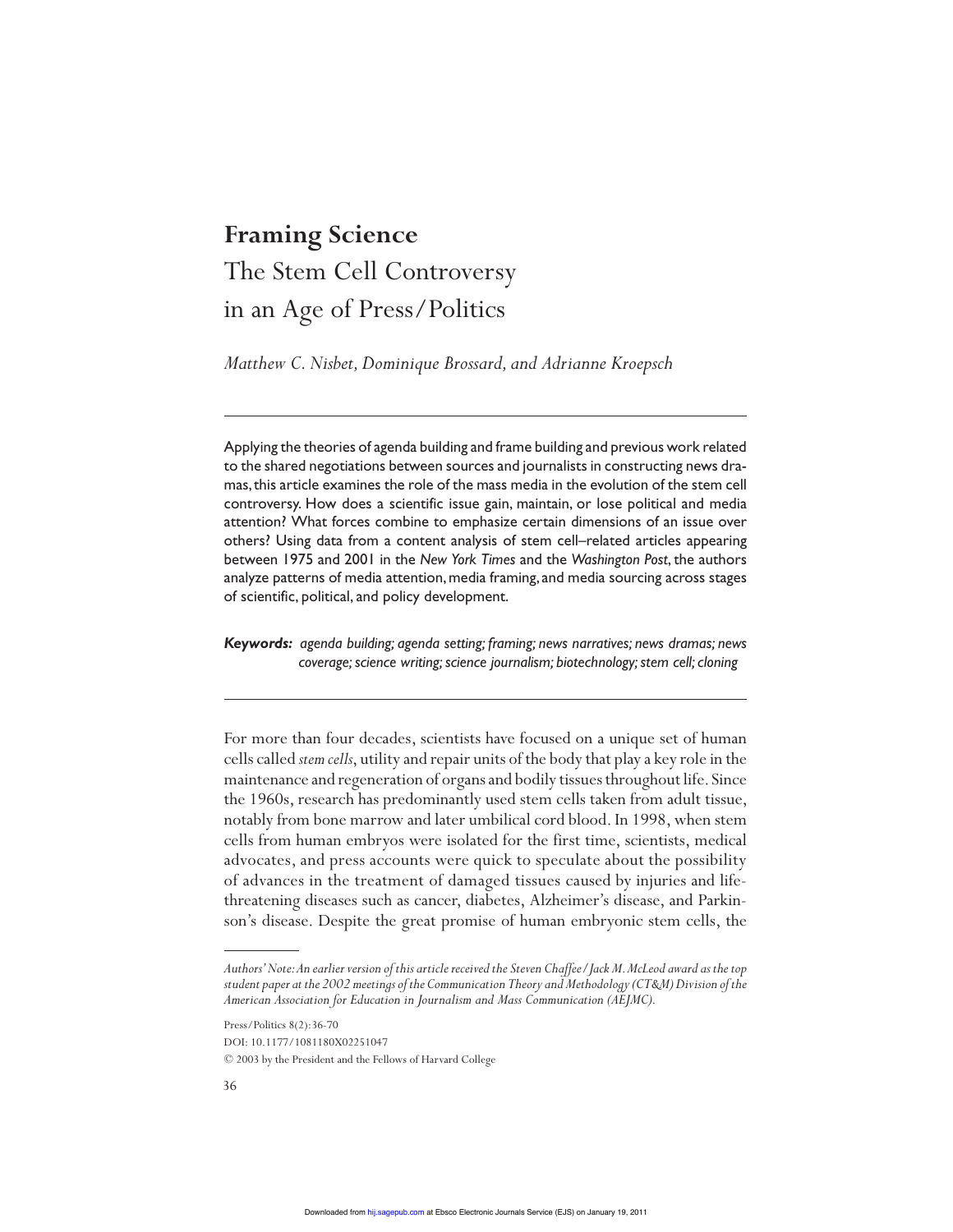emerging biotechnology research was also greeted with considerable social resistance from pro-life interests and some policy makers, with the issue rising to the top of the U.S. political agenda during the summer of 2001.

In this article, we outline the dimensions of the scientific and moral controversy surrounding the stem cell debate and examine the sometimes overlooked but central role of the mass media. How does a scientific issue gain, maintain, or lose political and media attention? What forces combine to emphasize certain dimensions of an issue and controversy over others? Why did stem cell research rise to the top of the U.S. political and media agenda, yet other scientific controversies have never attained similar levels of attention? In seeking answers to these questions, we apply the theories of agenda building and frame building along with previous work related to the shared negotiations between sources and journalists in constructing news dramas.

# **Scientific, Political, and Policy Background**

Before discussing and analyzing the role of the mass media in the stem cell controversy, it is first necessary to outline the scientific, political, and policy background of the issue. The stem cell controversy follows closely cycles of policy development that Maynard-Moody (1992, 1995) has previously identified in relation to the 1980s debates over fetal transplantation research. Historically, deliberations over biomedical research protocols have been contained within administrative policy arenas such as the National Institutes of Health (NIH), the Department of Health and Human Services (DHHS), and the Food and Drug Administration (FDA). These administrative policy arenas afford special privilege to the "expertise" of the scientific community, enabling mostly insular decision making by administrators, scientists, and independently constituted scientific advisory boards, often to the exclusion of the general public or other interests (Maynard-Moody 1992, 1995).

In contrast, the overtly political arenas of Congress and the White House are open to a greater diversity of interest group involvement. In these institutions, the scientific community holds less influence, and arguments based on morality often win out over instrumental or rational values.Debates that occur within the context of these overtly political institutions receive considerably greater attention from the media and the general public. The exclusion of certain moral values within the debates taking place in administrative settings combined with the dominance of the scientific community often forces opponents of scientific research to attempt to move debate to more overtly political arenas. After some deliberation, however, Congress and/or the presidency ultimately prove inadequate for handling certain technical decisions, and policy is delegated back to the administrative context (Maynard-Moody 1992, 1995).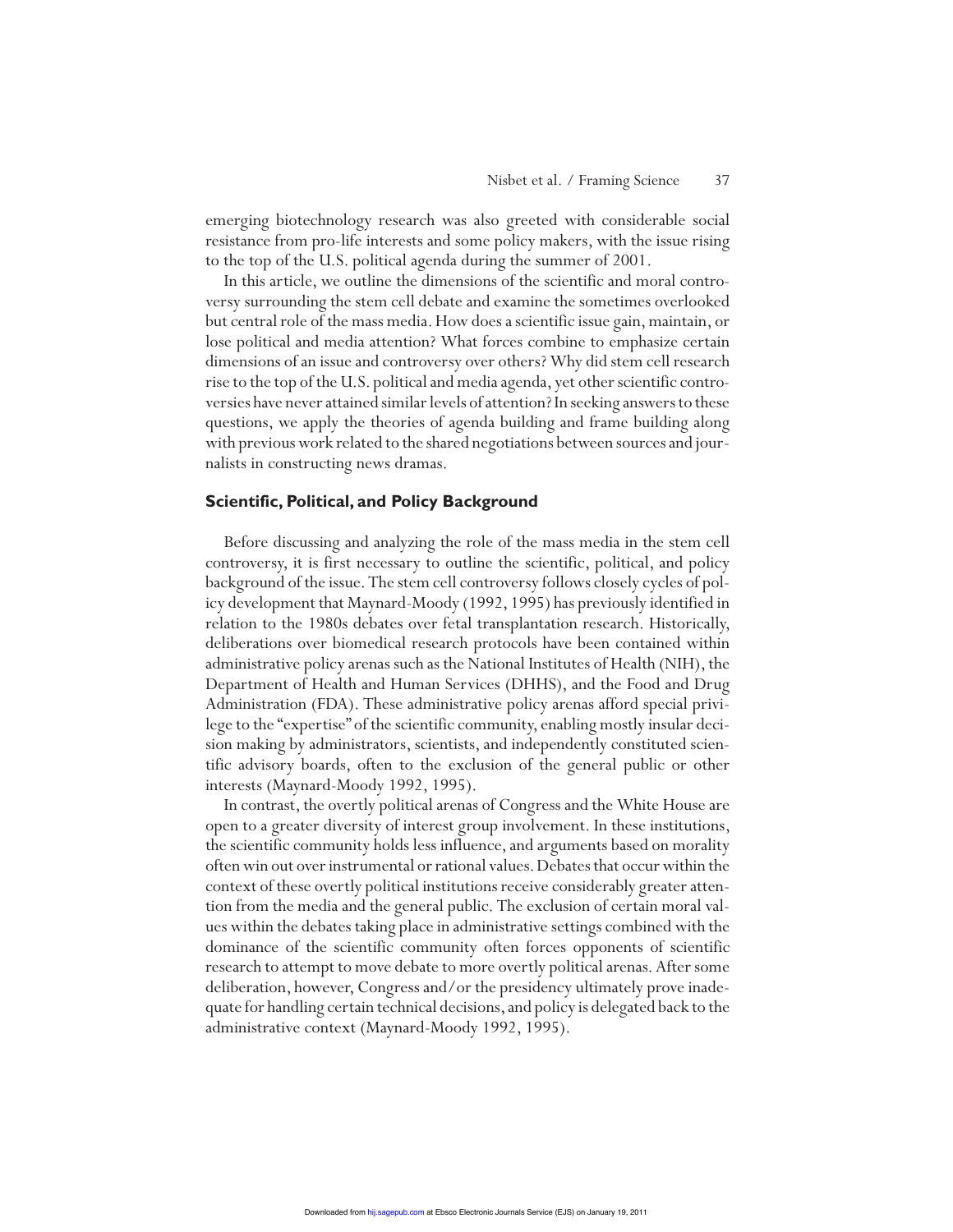This cycling of contestation across administrative and overtly political arenas offers a framework for understanding the evolution of the stem cell controversy. In Table 1, we outline and describe four stages of development relevant to stem cell research as a background for understanding our discussion and analysis related to media coverage.

# **Media Coverage and the Stem Cell Controversy**

The mass media have played an integral, interactive role within scientific controversies generally and the stem cell debate specifically. As mentioned at the outset of this article, the importance of media coverage in relation to science and technology controversy can be understood from a theoretical understanding of the forces that shape media coverage and how media coverage then interacts with the policy process.

#### **Agenda Building and Frame Building**

The mass media comprise the principal arena within which scientific controversies and issues come to the attention of decision makers, interest groups, and the public. Not only do the media influence the attention of competing political actors and the public but the media also powerfully shape how policy issues related to science and technology controversy are defined, symbolized, and ultimately resolved.

In a "mediated democracy," the events that take place in the policy sphere and the groups that compete in the political system are not only mirrored (or covered) in the media but also shaped by the media (Bennett and Entman 2001).The mass media is itself a political institution, having direct contact with policymakers, selecting and sampling from a range of possible news items and sources, often leading political actors toward actions that are in anticipation of the agenda and nature of news (Cook 1998). In an "age of press/politics," there is rarely a political decision that is made that does not have the media in mind (Kalb 1992).

The stakes are high in relation to the media strategy of various competing interests. If an interest can control media attention to an issue, then it has succeeded in controlling the media and public agenda. Moreover, when an issue does appear in the media, if interests can define their stand as well as the alternatives available for discussion, then they have "framed" the situation in more winnable terms, delimiting the arguments the opposition can make and screening them off from participation (Berkowitz 1992). The concept of a frame refers to a central organizing idea or story line to a controversy that provides meaning to an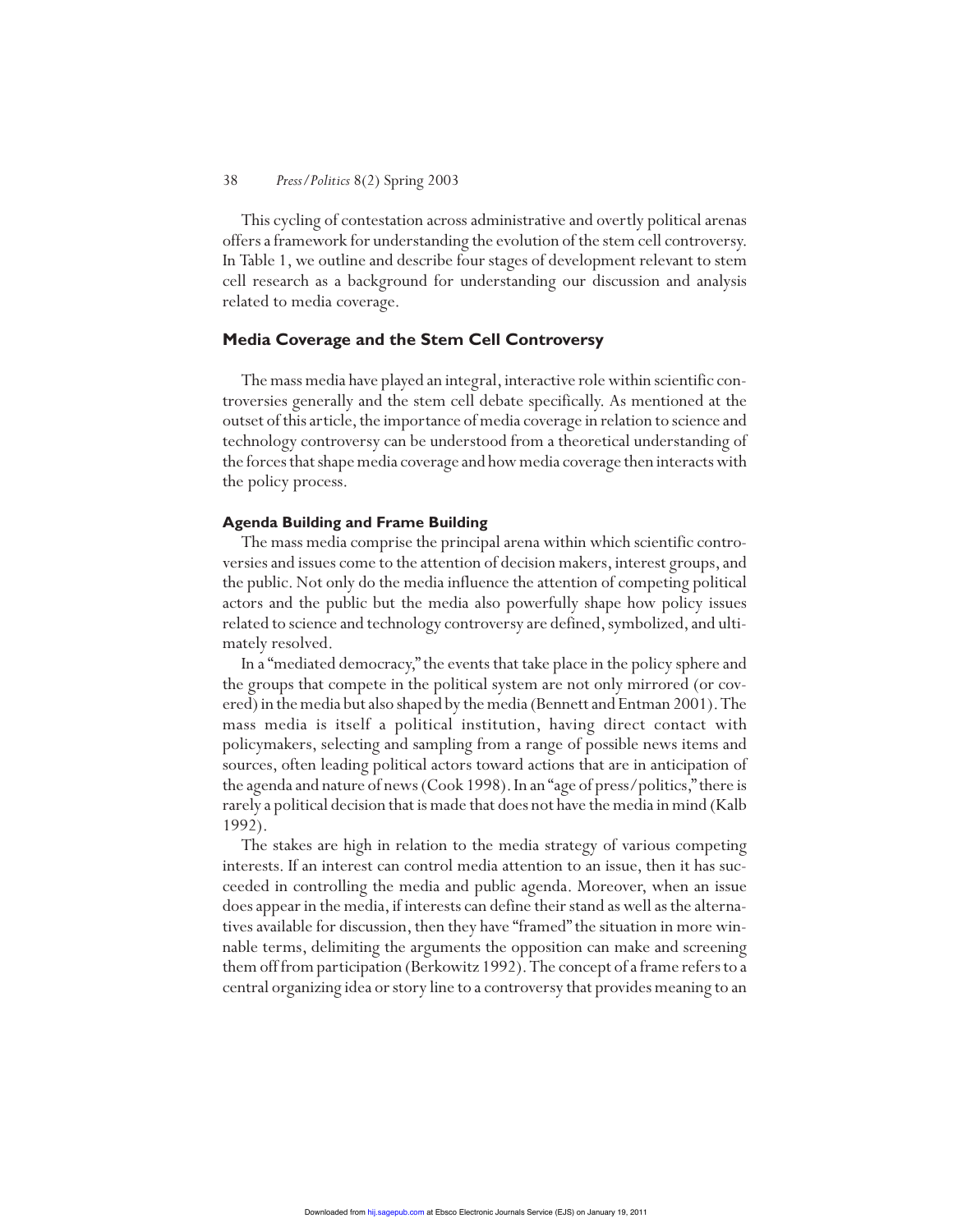| Stage                                          | Circa        | Dominant<br>Policy Arena | Events                                                                                                                                                                                                                                                                                                                                                                                                                                                                                                                                                                                                                                                                                                                                                                                                                                                                                                                         |
|------------------------------------------------|--------------|--------------------------|--------------------------------------------------------------------------------------------------------------------------------------------------------------------------------------------------------------------------------------------------------------------------------------------------------------------------------------------------------------------------------------------------------------------------------------------------------------------------------------------------------------------------------------------------------------------------------------------------------------------------------------------------------------------------------------------------------------------------------------------------------------------------------------------------------------------------------------------------------------------------------------------------------------------------------|
| Bone marrow<br>and gene<br>therapy<br>research | 1961 to 1993 | Administrative           | Scientists and doctors begin work with stem<br>cells derived from bone marrow in 1961. In<br>the 1980s, umbilical cord blood is intro-<br>duced as a new adult stem cell source. Appli-<br>cations include treatment of cancer and gene<br>therapy. Scientists remain uncertain about<br>many aspects of the research. Work on ani-<br>mal embryos during the 1980s and early<br>1990s leads to the popular belief among sci-<br>entists that embryonic stem cells may hold<br>greater potential for research and applica-<br>tions than adult stem cells. Existing guide-<br>lines related to fetal tissue, however, shroud<br>human embryo research in legal ambiguity.<br>In 1993, immediately after taking office,<br>President Clinton instructs DHHS to lift a<br>ban on fetal tissue research. NIH convenes<br>the Human Embryo Research Panel (HERP)<br>to examine funding of human embryo<br>research (Johnson 2001). |
| Ban on human<br>embryo<br>research             | 1994 to 1997 | Administrative           | In 1994, the HERP recommends that it would<br>be ethical to create embryos for research<br>purposes. Preempting the report, President<br>Clinton declares that federal funding cannot<br>be used to support the creation of human<br>embryos for research purposes. In response,<br>NIH determines that it can fund research<br>that uses "surplus" embryos. Before imple-<br>mentation, however, Congress passes a rider<br>that bans funding of any research that<br>destroys human embryos, regardless of their<br>surplus nature. In 1995, President Clinton<br>establishes the National Bioethics Advisory<br>Commission to provide broad, nonbinding<br>recommendations related to the ethical con-<br>duct of biomedical research (Johnson 2001).                                                                                                                                                                       |

**Table 1** Stages of scientific, policy, and political development

*(continued)*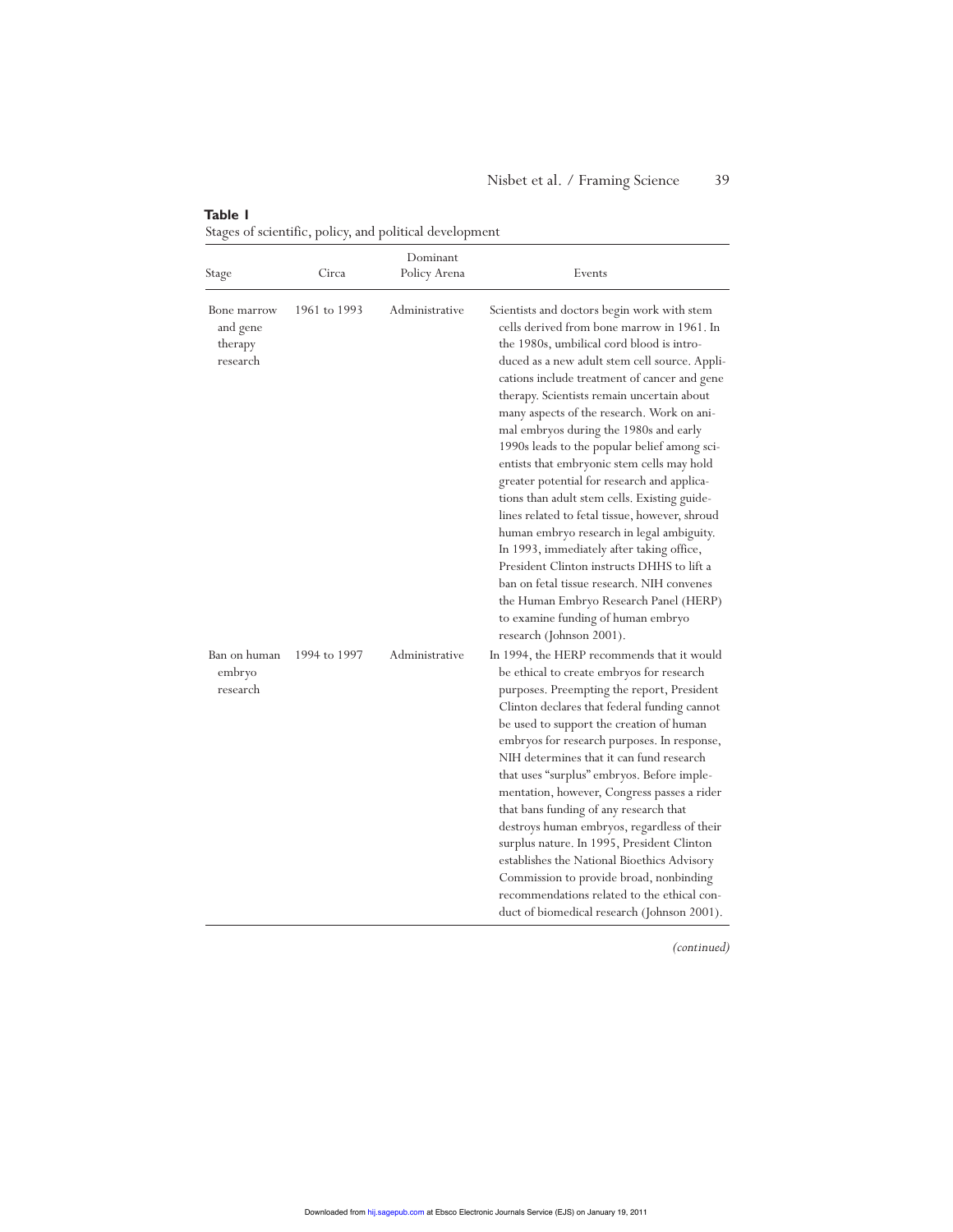| Stage                                                                        | Circa        | Dominant<br>Policy Arena                               | Events                                                                                                                                                                                                                                                                                                                                                                                                                                                                                                                                                                                                                                                                                                                                                                                                                                                                                                                                                                                                                                                                                                                                                                                                                                       |
|------------------------------------------------------------------------------|--------------|--------------------------------------------------------|----------------------------------------------------------------------------------------------------------------------------------------------------------------------------------------------------------------------------------------------------------------------------------------------------------------------------------------------------------------------------------------------------------------------------------------------------------------------------------------------------------------------------------------------------------------------------------------------------------------------------------------------------------------------------------------------------------------------------------------------------------------------------------------------------------------------------------------------------------------------------------------------------------------------------------------------------------------------------------------------------------------------------------------------------------------------------------------------------------------------------------------------------------------------------------------------------------------------------------------------|
| Embryonic<br>stem cell dis-<br>covery, regu-<br>latory debate<br>intensifies | 1998 to 2000 | Administrative<br>shifting toward<br>overtly political | In February of 1998, two teams of privately<br>funded university scientists successfully iso-<br>late stem cells from human embryos and<br>human fetuses. In January of 1999, the<br>DHHS releases a legal opinion that current<br>law prohibiting the use of HHS for human<br>embryo or fetal research would not apply to<br>human stem cell research. In response, 70<br>members of Congress send a public letter to<br>the DHHS opposing the legal ruling. Despite<br>political opposition, in December of 1999,<br>the NIH publishes guidelines for stem cell-<br>related research, and an estimated fifty thou-<br>sand comments are delivered during the<br>public comment period. In Congress, oppo-<br>sition to the DHHS' actions threatens to hold<br>up passage of FY 2000 appropriations, as<br>GOP conservatives propose amendments to<br>the funding bill that would restrict stem cell<br>research that are eventually dropped. In<br>August of 2000, during the heat of the presi-<br>dential race, the NIH releases finalized<br>guidelines, and the NIH begins accepting<br>funding applications for research immedi-<br>ately upon publication. Bush announces his<br>opposition to funding guidelines (Johnson<br>2001). |
| Presidential<br>controversy                                                  | 2001         | Overtly political                                      | Spring. Upon entering office, Bush is presented<br>with an agenda from pro-life organizations<br>that includes a ban on funding for embryonic<br>stem cell research. <sup>ª</sup> In March, Bush nomi-<br>nates Gov. Tommy Thompson to head<br>DHHS, and Thompson states in confirma-<br>tion hearings that he supports stem cell<br>funding. Several prominent pro-life GOP<br>members of Congress announce their sup-<br>port for funding. <sup>b</sup> Lobbying intensifies on<br>both sides of the debate, with the National<br>Conference of Bishops and pro-life groups<br>on one side and pro-research advocacy<br>groups and celebrities on the other. Pending<br>additional directives from the White House,<br>the NIH postpones its April 15 review of<br>funding applications."                                                                                                                                                                                                                                                                                                                                                                                                                                                  |

# **Table 1 (continued)**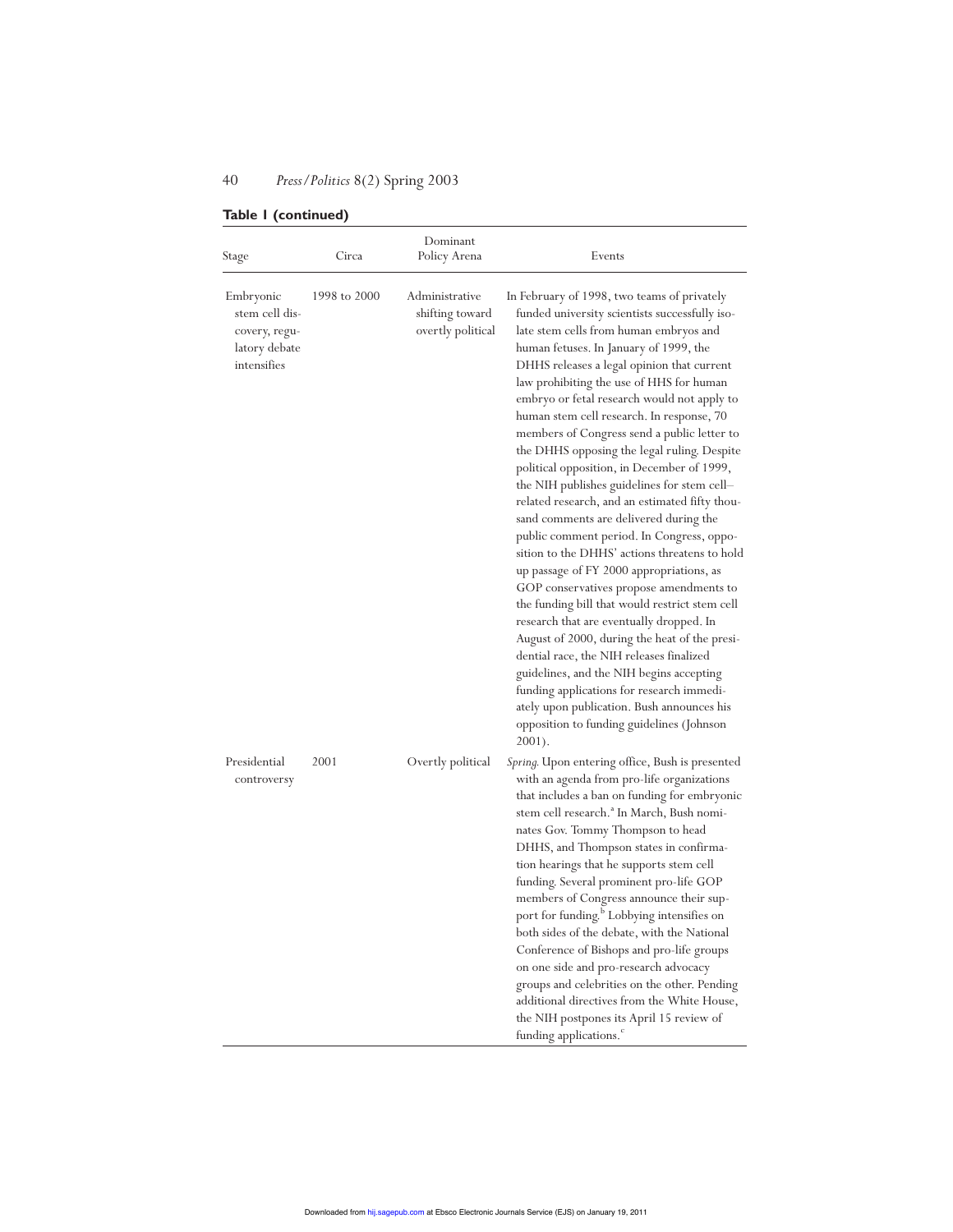| Stage                       | Circa | Dominant<br>Policy Arena | Events                                                                                                                                                                                                                                                                                                                                                                                                                                                                                                                                                                                                                                                                                                                                                                                                                                                                                                                                                                                                                                                                                                                                                                                                                                                                                                                                                                                                                                                                                                                                                                                           |
|-----------------------------|-------|--------------------------|--------------------------------------------------------------------------------------------------------------------------------------------------------------------------------------------------------------------------------------------------------------------------------------------------------------------------------------------------------------------------------------------------------------------------------------------------------------------------------------------------------------------------------------------------------------------------------------------------------------------------------------------------------------------------------------------------------------------------------------------------------------------------------------------------------------------------------------------------------------------------------------------------------------------------------------------------------------------------------------------------------------------------------------------------------------------------------------------------------------------------------------------------------------------------------------------------------------------------------------------------------------------------------------------------------------------------------------------------------------------------------------------------------------------------------------------------------------------------------------------------------------------------------------------------------------------------------------------------|
| Presidential<br>controversy | 2001  | Overtly political        | Summer. The administration is depicted by<br>Thompson as deeply divided on the issue,<br>with Bush advisor Karl Rove advocating a<br>ban as a way to court Catholic voters. <sup>d</sup> Pro-<br>life groups dispute the need for embryonic<br>research, claiming that adult stem cells hold<br>equal potential. In July, GOP Senator Bill<br>Frist announces his support for research and<br>releases a plan that is ultimately credited<br>with influencing Bush's decision. <sup>e</sup> The House<br>passes legislation banning both reproductive<br>and therapeutic cloning. <sup>†</sup> The same month, in<br>a Bush visit to the Vatican, the pope voices<br>his opposition to stem cell research. <sup>g</sup> Also in<br>July, the Jones Reproductive Institute<br>announces the derivation of stem cells from<br>human embryos created and destroyed spe-<br>cifically for research purposes. <sup>h</sup> On August<br>9, in a nationally televised speech, Bush<br>announces that federal funds will be used to<br>support research on human embryonic stem<br>cells but would be limited to sixty existing<br>stem cell lines, delegating the specifics of<br>funding to the NIH and appointing<br>bioethicist Leon Kass to head a bioethics<br>advisory commission to consult on the issue. <sup>1</sup><br>Scientists, members of Congress, the media,<br>and research advocates dispute Bush's claim<br>that sixty stem cell lines are available and<br>adequate for research. Uncertainty also<br>exists over patent and access issues to the<br>stem cell lines. <sup>1</sup> |
|                             |       |                          | Fall. A September 11 scheduled hearing is<br>postponed due to the World Trade Center<br>and Pentagon attacks. In November, Advance<br>Cell Technology's announcement that its sci-<br>entists had successfully cloned human<br>"embryo-like" cells for purposes of stem cell<br>extractions draws renewed attention to pro-<br>posed Senate legislation related to cloning. <sup>k</sup>                                                                                                                                                                                                                                                                                                                                                                                                                                                                                                                                                                                                                                                                                                                                                                                                                                                                                                                                                                                                                                                                                                                                                                                                         |

# **Table 1 (continued)**

*Note:* "Administrative" refers to funding and regulatory agencies, independent scientific advisory panels, and ethics panels. "Overtly political" refers to Congress and/or the presidency. The "dominant" policy arena was determined by a qualitative assessment of the central locus of deliberation and decision making. In

*(continued)*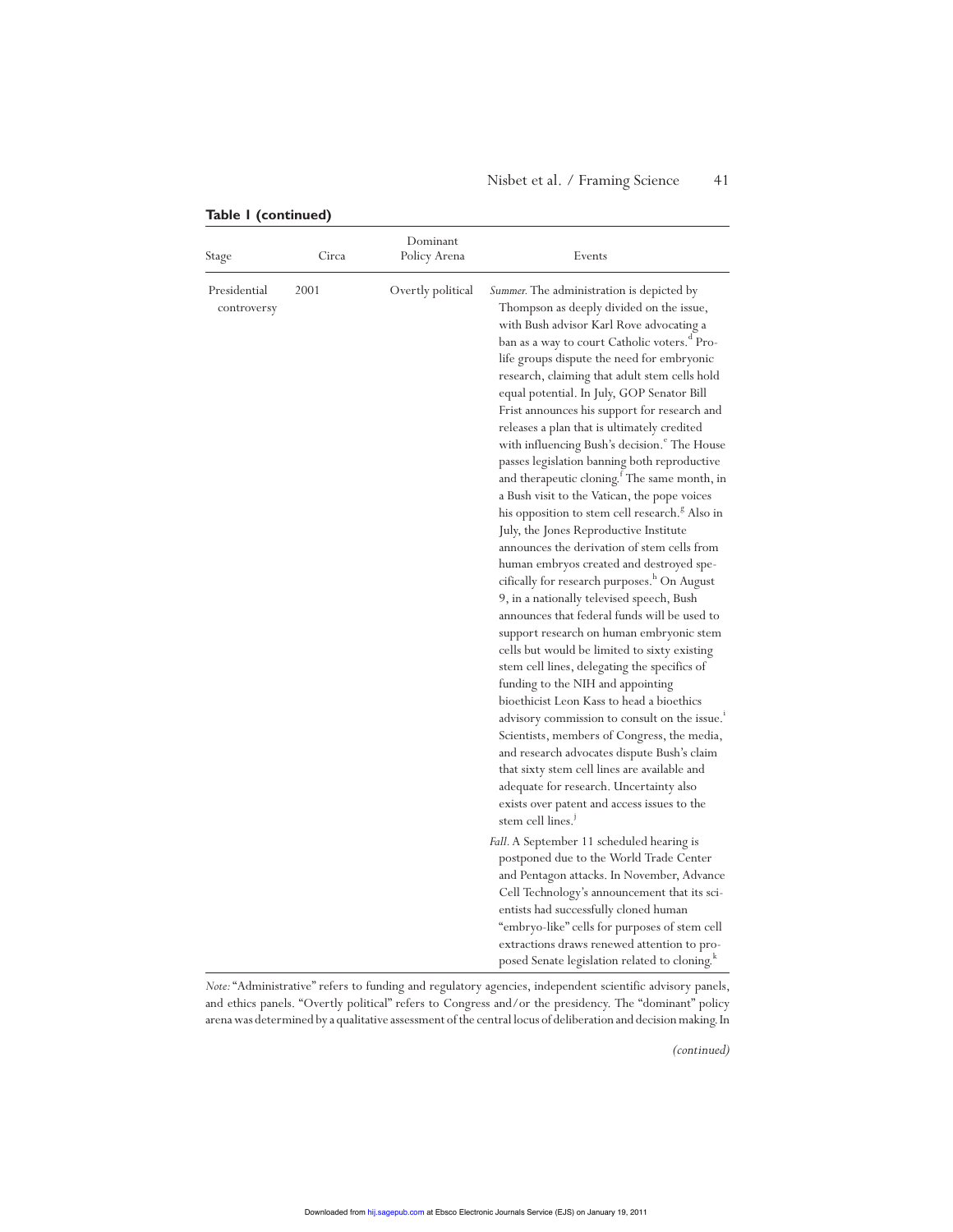#### **Table 1 (continued)**

the first two stages, although Congress and the president did take action related to stem cell research, most of the policy action took place within administrative contexts. In the third stage, 1998 to 2000, action and attention from Congress and the presidency increased; however, it still remained mostly in reaction to decisions made in the administrative policy context. The table is meant as a guideline and heuristic for understanding the scientific, political, and policy development of stem cell research and for comparisons to trends in media coverage. It is not meant to be a complete summary of the issue's complex history, a project beyond the proper focus and scope of the current study. DHHS = Department of Health and Human Services; NIH = National Institutes of Health.

a. R. Weiss, "Fetal Cell Research Funds Are at Risk," *Washington Post*, Jan. 26, 2001:A3.

b. D. Milbank, "In Bush Cabinet, It's Both Advise and Dissent," *Washington Post*, Mar. 10, 2001:A1.

c. R. Weiss, "Bush Administration Order Halts Stem Cell Meeting," *Washington Post*, Apr. 21, 2001:A2.

d. C. Connolly and R. Weiss, "Stem Cell Research Divides Administration," *Washington Post*, June 12, 2001:A8.

e. R. Weiss and A. Goldstein, "Frist Backs Stem Cell Funding," *Washington Post*, July 19, 2001:A1.

f. R. Weiss and J. Eilperin, "House Votes Broad Ban on Cloning," *Washington Post*, Aug. 1, 2001:A1.

g. M. Allen, "Pope Tells Bush Views on Embryos," *Washington Post*, July 24, 2001:A1.

h. R. Weiss, "Scientists Use Embryos Made Only for Research," *Washington Post*, July 8, 2001:A1.

i.A.Goldstein and M.Allen,"Bush Backs Partial Stem Cell Funding,"*Washington Post*,Aug.10,2001:A1.

j. D. Brown, "Stem Cell Decision Examined," *Washington Post*, Aug. 12, 2001:A8.

k. R. Weiss, "Mass. Firm's Disclosure Renews Cloning Debate," *Washington Post*, Nov. 27, 2001:A3.

unfolding of a series of events, suggesting what the controversy is about and the essence of an issue (Gamson and Modigliani 1989). Once an issue is framed or characterized early on in a debate by the media, it can be very difficult for policymakers or other interests to shift the image of the issue to another perspective (Linksy 1986; Schön and Rein 1994).

Recognizing the importance of media coverage in influencing policy outcomes, various competing political actors lobby the media to shape the attention and emphasis of coverage in ways that marshal support for their positions. Within this media agenda-building process (Berkowitz 1992) and media framebuilding process (Scheufele 1999), competing interests operate as news sources, supplying strategically packaged news items and story information to journalists. Indeed, most stories are source generated (Gandy 1982), with some estimates identifying half or more of newspaper stories as source originated (Bennett 1990; Sigal 1973; Soloski 1989).

Certain types of interests, including government sources (Sigal 1973; Tuchman 1978), industry (Berkowitz 1992), and societal elites including scientists, doctors, lawyers, and celebrities (Cobb and Elder 1961), are likely to be more influential in setting the agenda and framing issues than others are. In previous studies of science controversies generally and biotechnology specifically, government officials, industry members, and scientists have dominated as sources in U.S. media coverage (Nelkin 1995; Nisbet and Lewenstein 2002). As a partial result, U.S. media attention to biotechnology has been driven mostly by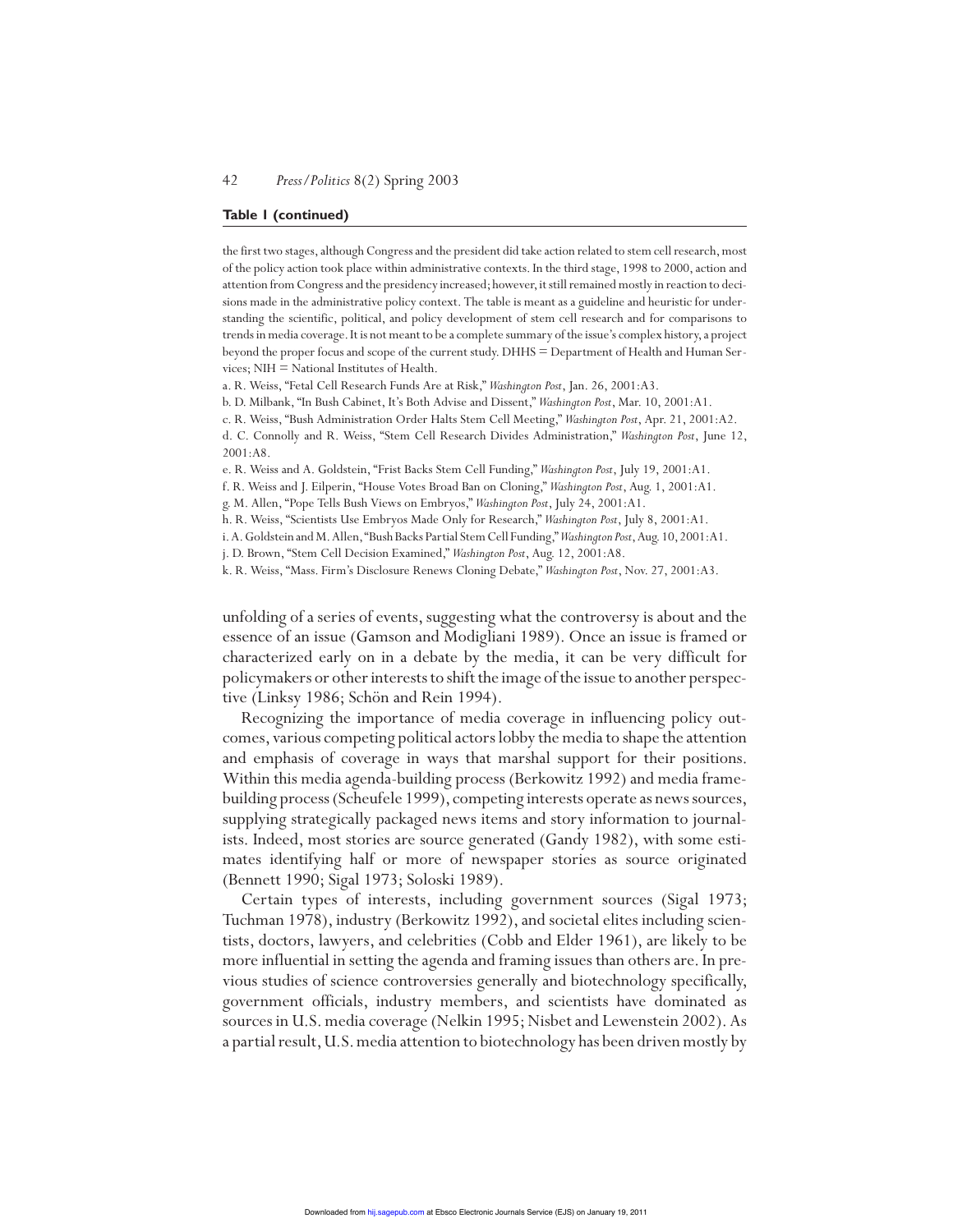industrial and economic development of the technology, and coverage has historically been overwhelmingly positive, emphasizing frames of scientific progress and economic prospect. Only in the few instances of limited "crisis" related to biotechnology—including the announcement of the birth of the cloned sheep Dolly, the Monarch butterfly study, or the death of gene therapy patient Jesse Gelsinger—were nongovernment, nonindustry, and nonscientist sources such as religious interests, public interest advocates, or environmental groups able to receive significant coverage in the news (Nisbet and Lewenstein 2002).

Exceptions to traditional patterns of source influence, however, do exist. Most of these exceptions are outcomes of the professional orientations of journalists. As we will outline in the next section, source influence in the media agenda-building and frame-building process is attenuated in part by the preferences of journalists for dramatic news narratives (Bennett 2001; Cook 1998).

#### **Negotiating Drama between Journalists and Sources**

The way journalists and interests view their job and their relationship is the result of several forces that are in constant dynamic interaction. These interactions promote a shared culture between journalist and source that guides interactions, setting an unofficial set of ground rules (Berkowitz 1992), producing a "negotiation of newsworthiness" (Cook 1989, 1998), and a cooperative manufacture of news.

Of particular interest are journalists' preferences for storytelling. Journalists have a human tendency to prefer narratives to other forms of structuring information,as explaining complex events through stories is intuitively appealing and a natural human act (Bennett 1978). In fact, issues that receive the greatest media attention are those that are most easily dramatized or narratized. These news dramas emphasize crisis, the individual event over the past or future, and conflicts between personalities. Dramatized news downplays complex policy information, the workings of government institutions, and in-depth analysis of problems that provide background information and context (Bennett 2001).

"Drama-philia," or the attraction to drama, explains in part journalists' tendencies to frame news in terms of the episodic rather than the thematic (Iyengar 1994) and in terms of political strategy rather than substantive context (Capella and Jamieson 1997; Patterson 1994). In recent decades, market imperatives have reinforced preferences for dramatized news (Cook 1998), encouraging a surge in soft journalism coverage (Patterson 2001).

Bennett (2001) also describes journalists as relying on a limited stock of news plots and standardized news formats. When an event or new issue taps familiar themes from previous dramatic stories, journalists turn to these previously used story lines to recast actors and events in familiar relationships around the emerging issue. As part of the cooperative manufacture of news, sources recognize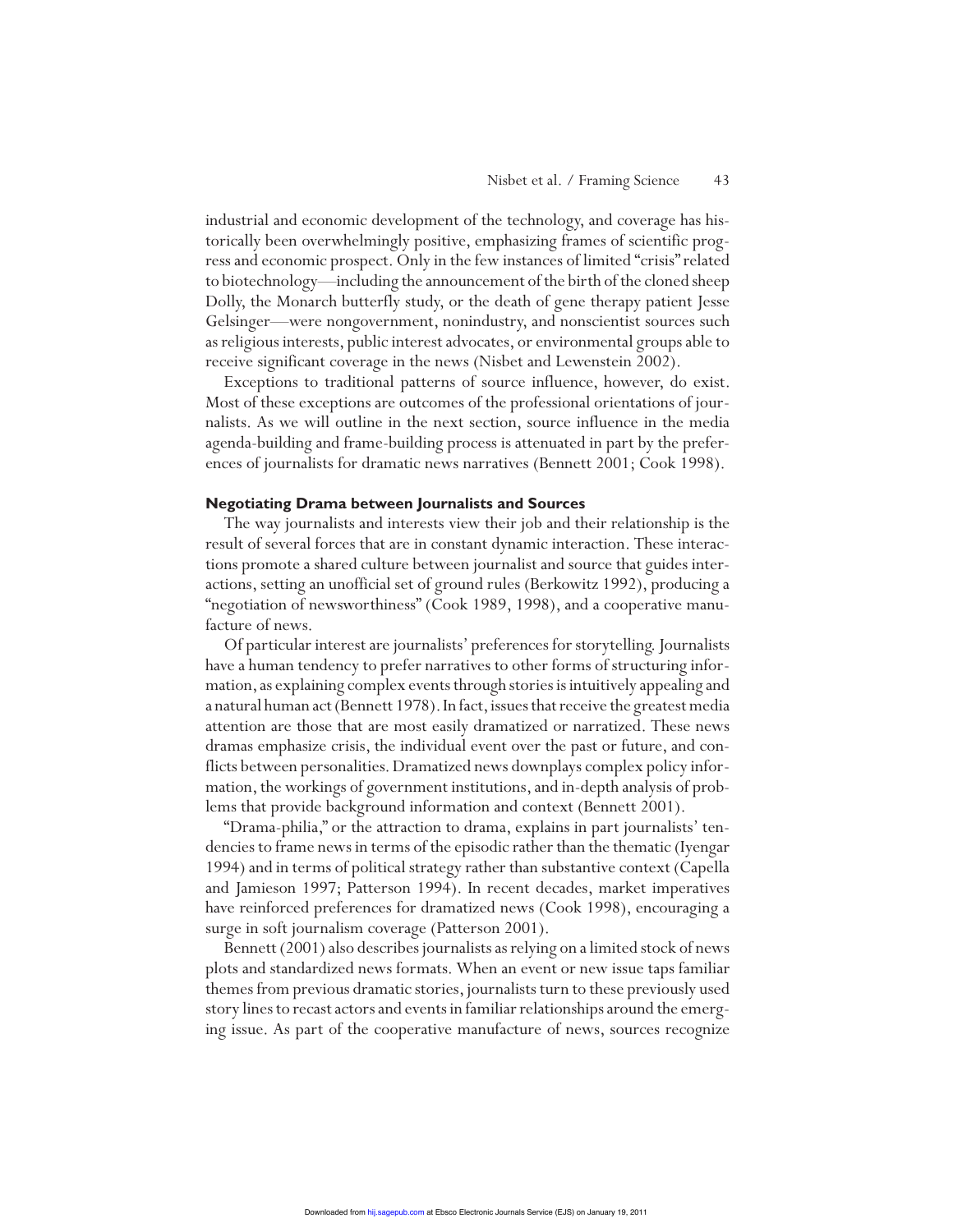journalists'preferences for drama and for familiar story themes and actively seek to formulate their message strategies to accent drama and familiar story formats.

Few studies have attempted to test theories of news narratives. Fishman (1980), in a participant-observer study, finds that if journalists can locate themselves within a continuing story, they are able to ascertain newsworthy moments and give larger meaning to passing events. Journalists construct an idealized "phase structure" that can be broken down into discrete units. News happens when the process moves from one of these phases to the next phase.

McComas and Shanahan (1999) observe that journalists construct narratives that use a specific temporal order of events to construct meanings. The specific frames that stories feature at any one particular time form a larger metanarrative across time. Testing their assumptions with data derived from a content analysis of climate-change-related coverage, McComas and Shanahan show that the media's meta-narrative generally conforms to dramatic rules.Coverage of an issue begins with a crescendo of dramatic claims ("rising action") that attracts attention to the issue, peaks in coverage with efforts to solve the problem, and then declines in coverage during the denouement and resolution of the issue.

#### **Dramatizing Biotech**

Beyond the cloning announcements of 1997, biotechnology has never achieved considerable media attention in the U.S. context. In fact, Nisbet and Lewenstein (2002) report that even in 1997—biotechnology's peak year of coverage to date—cloning and other issues related to biotechnology still ranked rather modestly on the overall media agenda, gaining considerably less attention than major political issues such as gun control and welfare reform, popular culture events such as the deaths of Mother Teresa and Princess Diana, and even other science and technology–related issues such as nuclear energy and climate change.

In terms of drama and narrative, however, the stem cell controversy provided an abundance of familiar storytelling themes and dramatic elements that helped push it to the top of the media agenda during the summer of 2001. Embryonic stem cell research, able to be easily linked to genetic engineering and cloning, evoked vivid images from culture and history, a relationship not lost on various interests in opposition to research. These images, often used as sound bites in discourse by pro-life opponents, included references to playing God, Dr. Frankenstein, a brave new world, Faustian bargains, the Nazi Holocaust, as well as menacing adjectives such as *evil*, *murderous*, or *gruesome*. Competing interests in the stem cell controversy also played on familiar themes of tradition versus progress. If on one side of the debate was the image of a mad scientist experimenting on human embryos, on the other side was the notion of a religious zealot impeding scientific and social progress.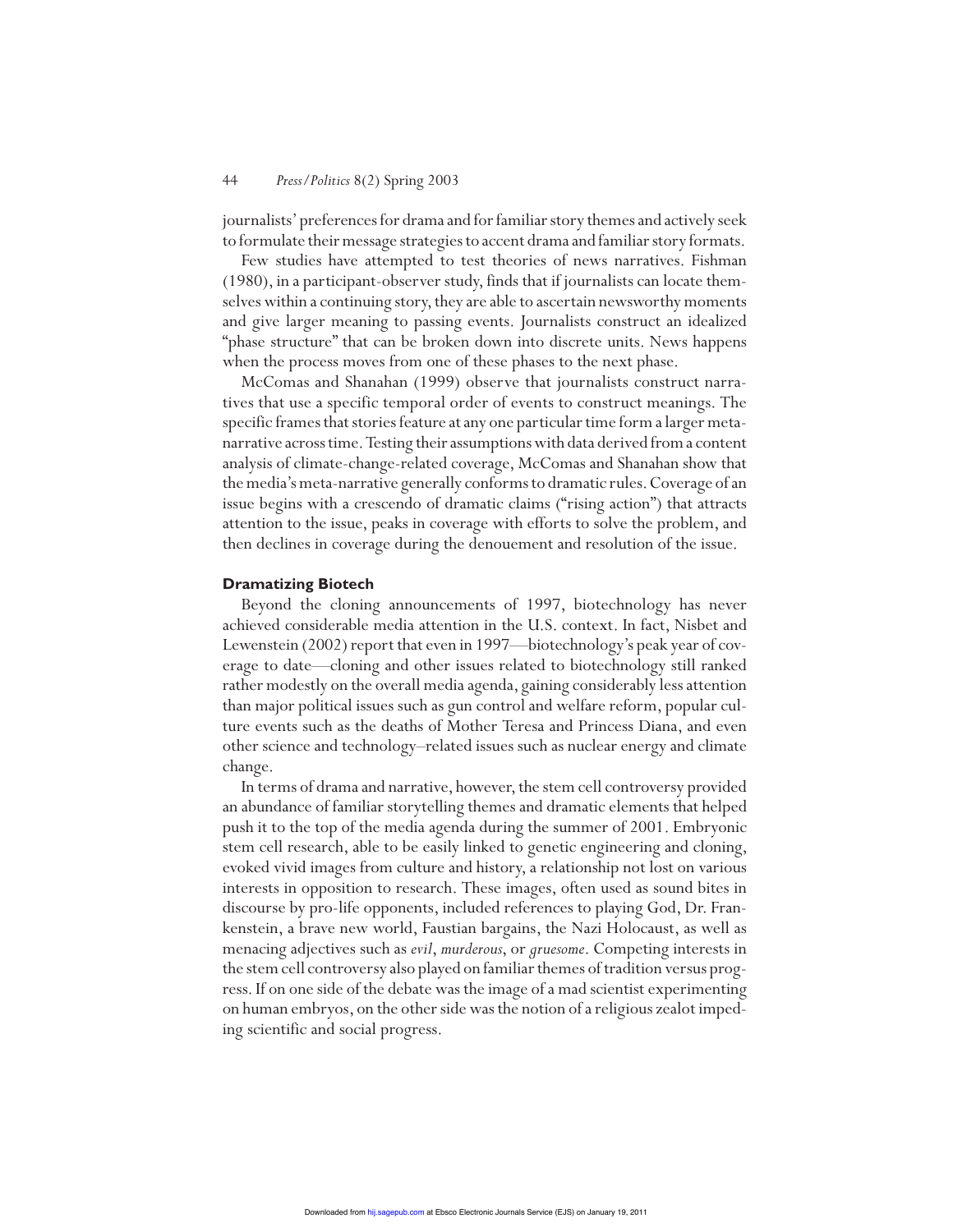Journalists, much like the general public, have long had trouble coming to terms with the prospects of genetic engineering. Coverage of genetic engineering during the 1960s and 1970s has been characterized as using an "aweand-mistrust" style of reporting, with journalists deferring to the technical authority of scientists but blending coverage with a fear and apprehension of possible social implications (Nelkin 1995; Van Diijk 1998). In this early coverage, journalists used a binary sourcing strategy that pitted the professional views of scientists against those of clergy. The first group is referenced as the advocates of scientific advancement, and the second group is appointed moral guardians of society (Van Diijk 1998). Today, journalists draw from a troika of characters, as bioethicists have been added to the mix, serving as neutral technical interpreters and moral arbitrators.

The controversy also evoked common themes from previous political controversies over abortion and fetal transplantation, with many of the same political interests again doing battle across a political minefield. Moreover, the timing of the stem cell controversy coincided with President Bush's first six months of office,setting the stage for familiar themes revolving around the implementation of campaign promises to influential supporters, anticipation of the president's first big political test in office, and the president grappling with moral dilemmas that accompany the burden of power. Indeed, former President Clinton's struggle with the issue of gays in the military offered a familiar dramatic backdrop for anticipation of Bush's ability to make good on campaign promises to a core constituency in the first months of his presidency.

# **The Current Study**

To understand the evolution of media coverage of stem cell research over the past four decades, we chose to focus our analysis on several key research questions. As a point of comparison with the issue's scientific, political, and policy development, these research questions make reference to the stages outlined in Table 1.

Our summary of the literature indicates that variation in media coverage of stem cell research is the likely outcome of shifts in contestation across policy arenas from administrative to overtly political, the agenda-building activities of competing interests, and journalists' narrative considerations. This variation in coverage is a product of competing interests' attempts to push or keep stem cell research off the media and public agenda and journalists' own orientations toward the narrative cycle, increasing coverage of a story as it shifts from administrative policy arenas toward more dramatic decisions by prominent political personalities in overtly political policy contexts, allowing more dramatic frames to emerge and more familiar story formats to be applied.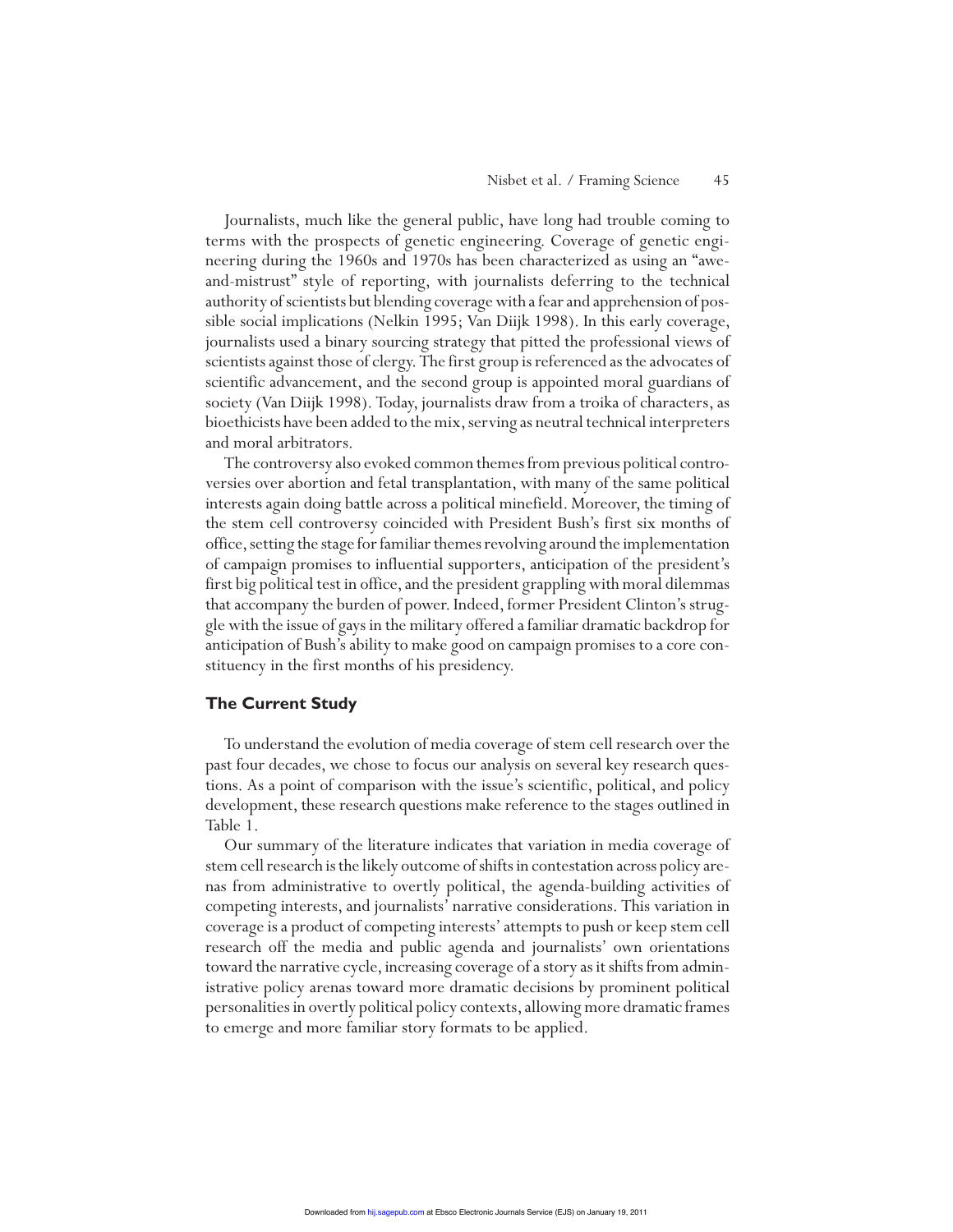#### **The Nature of Media Attention**

Our first set of research questions, therefore, deals with (1) the nature of the agenda-building process across stages of development, (2) the pattern of media attention relative to this agenda-building process, and (3) the pattern of media attention relative to the type of policy arena in which debate over stem cell research took place. Specific to media attention, we pose the following questions:

- *Research Question 1*:What was the level of agenda-building activity related to stem cell research across its stages of development?
- *Research Question 2*: How did media attention to stem cell research vary in relation to this underlying agenda-building process?
- *Research Question 3*: How did media attention to stem cell research vary in relation to the policy arena in which debate took place?

Once Bush delegated the issue back to the NIH in August of 2001, we might expect that media attention would subside as the issue shifted back to administrative contexts. However, as outlined in Table 1, scientists, proponents of research, and their allies in Congress kept the issue on the political agenda, scheduling fall Senate hearings on the availability and nature of stem cell lines, and by openly questioning the Bush claims regarding the availability of sixty stem cell lines, ultimately forcing the DHHS to issue clarifications. Despite this continued political activity, the events of September 11 and the subsequent anthrax incidents were likely to limit media attention to stem cell research during the fall of 2001. Given these conflicting circumstances, it is unclear what we can expect relative to the level of media attention in the months following the August 2001 Bush decision. This leads to our fourth research question:

*Research Question 4*: What was the level of media attention to stem cell research in the months following Bush's August 11, 2001, announcement?

#### **The Nature of Media Framing and the Negotiation of Drama**

As we have previously reviewed, media attention is closely linked to media framing and the potential for drama. As outlined above, the greatest attention to stem cell research is expected to coincide with the stage of development that is most easily dramatized. Much of this dramatization is related to the framing devices that are pushed by sources as more dramatic grist for the journalist's storytelling mill and the relevance of previously used narrative themes that can be linked to emerging events. This focus on frames, the potential for drama, and storytelling themes leads to the following additional research questions:

*Research Question 5*: What were the most prominent frames in the coverage of stem cell research?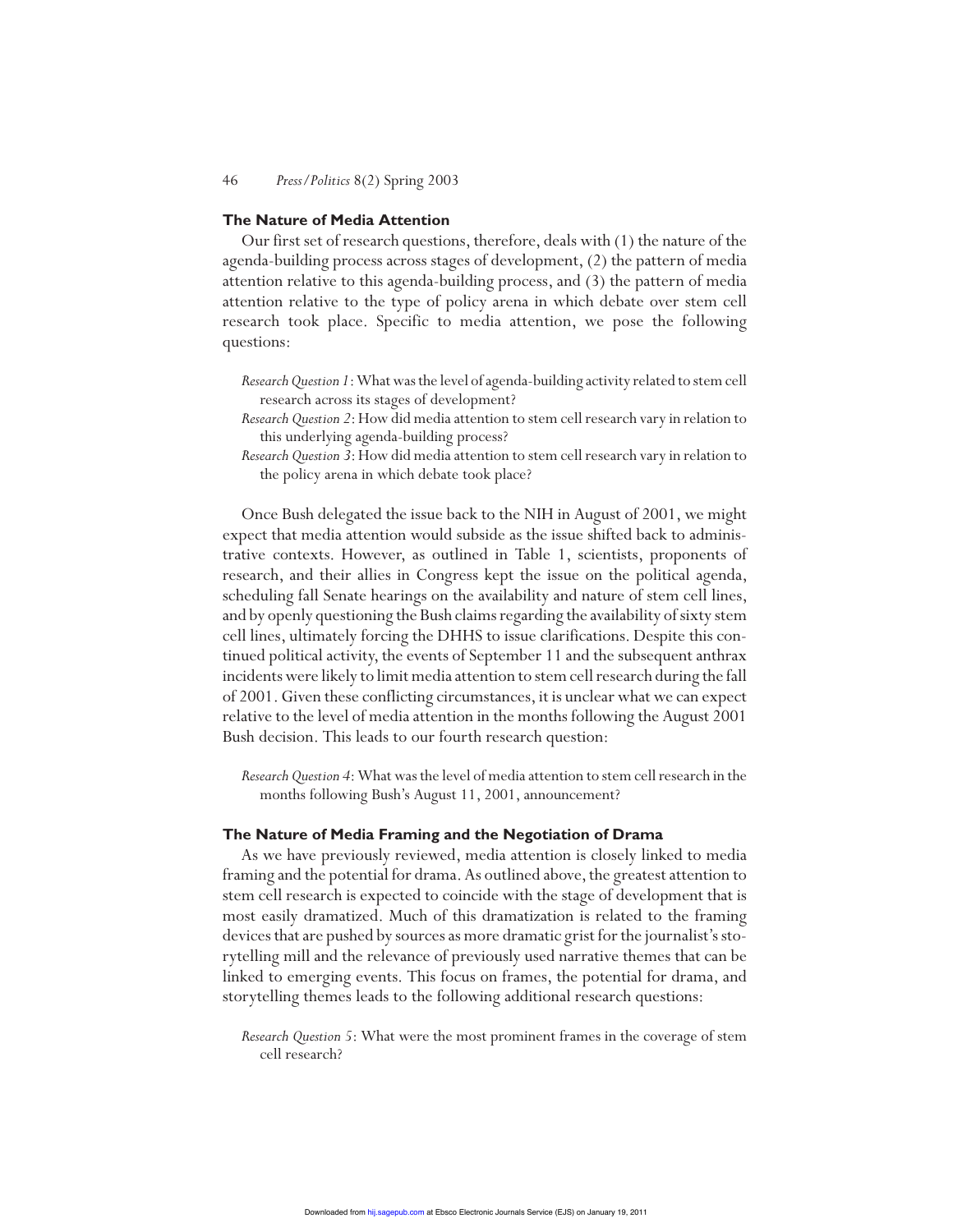- *Research Question 6*:How did the prominence of these frames vary in relation to stages of development?
- *Research Question 7*: How did the use of familiar storytelling themes and dramatic metaphors vary across the stages of development?
- *Research Question 8*: How did media attention vary in relation to these framing devices and the use of familiar storytelling themes and metaphors?

Finally, as an indicator of source influence, it is important to identify the competing interests that are covered in press accounts. Previous research has shown that coverage of science and biotechnology typically favors government, industry, and scientist interests. These sources for the most part are pro-technology and pro-research. However, this pattern of sourcing can be expected to shift in times of political contention.The 2001 debate over stem cell research mobilized a wide range of religious and pro-life interests and was at the top of the political agenda of members of Congress and representatives of the Bush administration. Given this unprecedented political concern with biotechnology, we pose our final research question:

*Research Question 9*: What were the most prominent sources in coverage across the last two stages of policy development?

# **Method**

In exploring the above research questions, we chose to examine media coverage using quantitative content analysis, a method for the reliable comparison of the nature and variation in media coverage over time (Krippendorf 1980).

#### **Sample**

Using the news article as the unit of analysis, we ran a Lexis-Nexis keyword search to collect the population of articles in the *Washington Post* and *New York Times* related to stem cell research. This choice to focus on the elite national newspapers of record complements what other media analysts have observed: Stories tend to spread vertically within the news hierarchy, with editors at regional news outlets often deferring to elite newspapers and newswires to set the news agenda (Gitlin 1980; Rogers et al. 1991).

The *Times*and *Post* devote considerable resources to coverage of national politics, and both newspapers are national leaders in science and technology coverage, with a large and prestigious staff of science writers and editors. In particular, the *Times*'s weekly science section is regarded as an international model for quality, depth, and breadth of science coverage. Given their influence, both papers are primary targets of media lobbying by various political actors.

Although scientific and policy development related to stem cell research stretches back to 1961, the Lexis-Nexus database for the *Washington Post* and *New*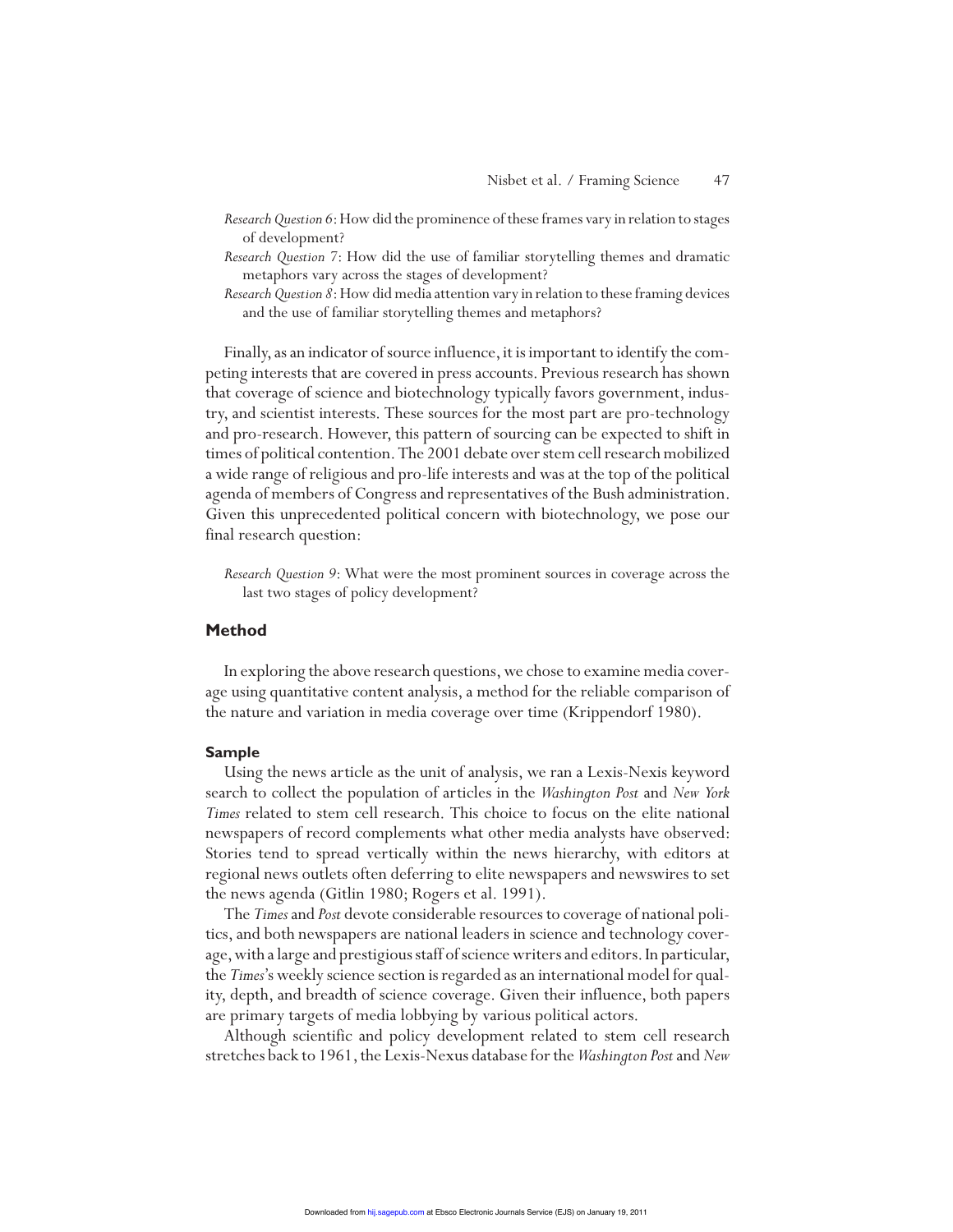*York Times* is only indexed back to 1975, so our analysis is limited to a twenty-sixyear period. All articles appearing between January 1, 1975, and December 31, 2001, with the key word *stem cell* in their full text were retrieved for analysis in this study. The search resulted in a population of 939 articles. During analysis, articles that were not substantially related to stem cell research, were duplicates, or were non-articles, such as content summaries for a newspaper edition, were discarded, resulting in a final population of 841 articles.

#### **Coding Instrument**

The coding instrument was developed across a period of several months. The researchers examined relevant articles in major newspapers and magazines, identifying common framing devices. Identification of framing devices was informed by reliance on previous content analyses of frames in coverage of politics and in coverage of science (Capella and Jamieson 1997; Durant et al. 1998; Iyengar 1994; McComas and Shanahan 1999; Nisbet and Lewenstein 2002; Patterson 2001).

In a test of face validity, a panel of graduate students and faculty in the fields of political communication and science and technology studies commented on an early typology of frames. The validity of the framing typology was further developed across a series of pilot studies that were used to train a team of three coders to apply the coding frame. In developing the framing typology, a classic measurement model approach was adopted that attempted to maximize inclusiveness of the full range of possible frames that might appear in coverage, not just the most frequently appearing (Bailey 1994; Nunnally 1978). The final eleven frames are described in detail in Table 2. Some frames, including strategy/conflict, ethics/ morality, anecdotal personalization, and scientific uncertainty, have stronger elements of drama than other frames, such as scientific background or policy/ regulatory background that tend to be more descriptive and technical in nature. Adopting a frame operationalization scheme from McComas and Shanahan  $(1999)$ , each frame was coded as "not present," "present," or "outstanding focus/ appearing in the lead."

In addition to the measurement of frames, the entire text of the article was examined by coders for the main focus of the article, type of stem cell source mentioned, and policy arena mentioned, and scored for the appearance or absence of each. The team of three coders was tested on a 20 percent probability sample of the population of *New York Times* and *Washington Post* articles. Using Krippendorf's alpha (Krippendorf 1980), a conservative measure that corrects for chance agreement among coders, reliability for each variable in our content analysis was an excellent .80 or higher.

During pilot studies and final coding, a keyword list was generated of commonly appearing pro-life interests, pro-research advocates, members of Congress, and bioethicists.<sup>1</sup> This list was further checked against policy documents,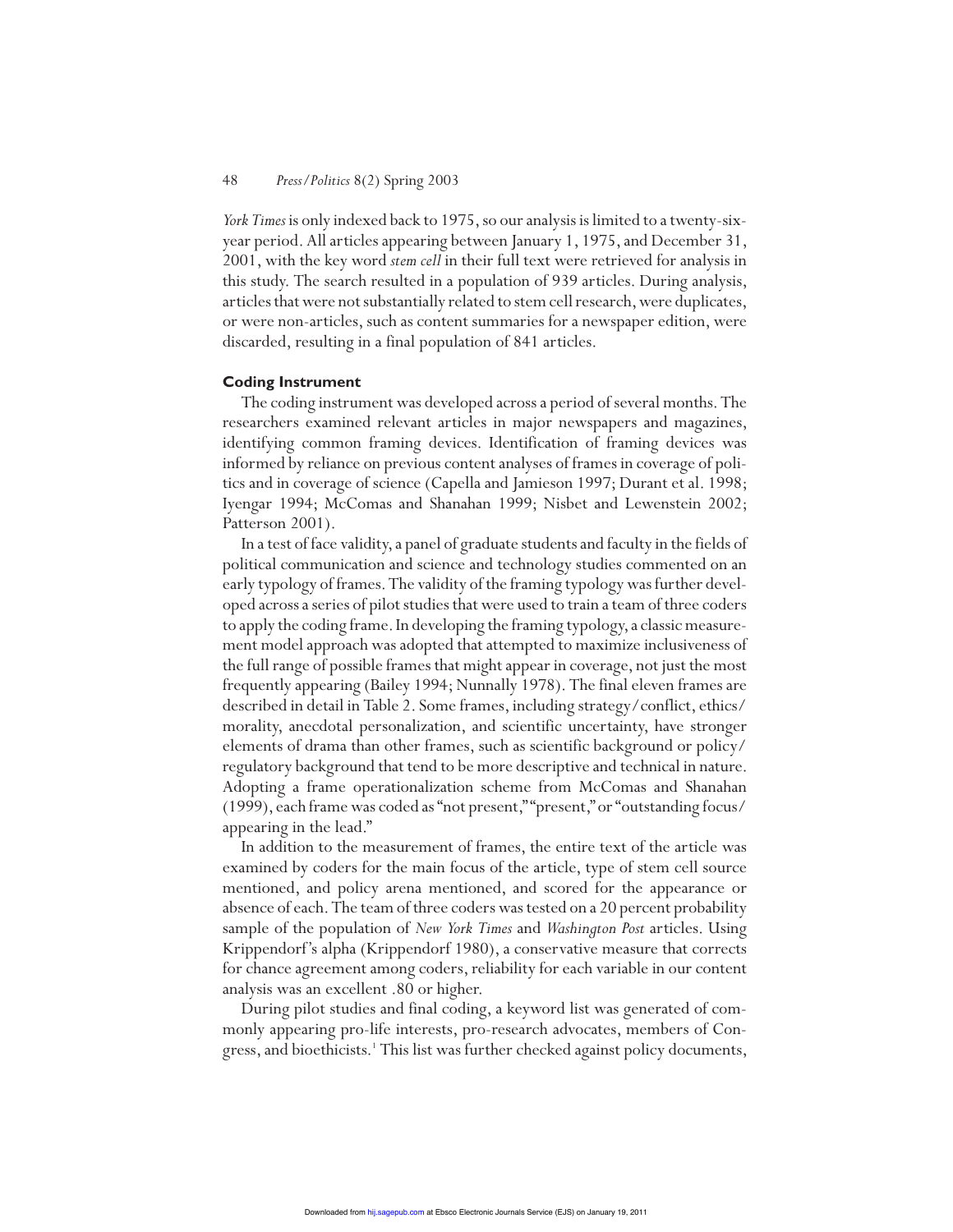# **Table 2**

A framing typology for media coverage of stem cell research

| New research (Rsch)                                                              | Focus on new stem cell-related research released, discovery<br>announced, new medical or scientific application announced,<br>clinical trial results announced. Includes government study, sci-<br>entific journal article, scientific meeting paper, science-by-press-<br>conference.                                                                                                                                                                                                                     |
|----------------------------------------------------------------------------------|------------------------------------------------------------------------------------------------------------------------------------------------------------------------------------------------------------------------------------------------------------------------------------------------------------------------------------------------------------------------------------------------------------------------------------------------------------------------------------------------------------|
| Scientific background<br>(Sbkd)                                                  | Focus on general scientific or medical background of stem cell-<br>related research or applications. Includes description of previous<br>research, recap of "known" results and findings, description of<br>potential medical applications/uses.                                                                                                                                                                                                                                                           |
| (Ethics)                                                                         | Ethics and/or morality Focus on the ethics or morality of stem cell-related research, focus<br>on religious perspectives or "traditional" values, emphasis on<br>bioethicist(s) perspectives, discussion of the consequences of<br>impeding scientific progress, discussion of the nature and/or<br>value of human life.                                                                                                                                                                                   |
| Political strategy and/<br>or conflict (Strat)                                   | Focus on the strategy, actions, or deliberations of political figures,<br>presidential administrations, members of Congress, other federal<br>or state officials or government agencies, and the lobbying of<br>interest groups in relation to stem cell research. Focus here is<br>not on specifics, context, or background of policy or legislation<br>but rather on maintaining, winning, or losing political and con-<br>stituent support, or influencing the nature of political/policy<br>decisions. |
| Policy and/or regula-<br>tory background<br>(Policy)                             | Focus on regulatory rules for stem cell-related research/framework<br>for regulation/jurisdiction or oversight over research, advantages<br>and/or disadvantages of proposed policy regimes. Includes dis-<br>cussion of legality of policy or research, international scientific<br>regulatory panels or international agreements related to biomed-<br>ical research, and European policy/regulation.                                                                                                    |
| Market/economic<br>prospects or inter-<br>national competi-<br>tiveness (Market) | Focus on the significance of stem cell research for stock prices,<br>growth/development of industry or company, reaction of inves-<br>tors, development of products for market, implications for<br>domestic economy, global competitiveness for the United States,<br>U.S. companies, or a potential scientific "brain drain."                                                                                                                                                                            |
| Patenting, property<br>rights, ownership,<br>and access (Patent)                 | Focus on ownership of stem cell research techniques, patenting of<br>stem cell-related procedures or products, ownership or access<br>to stem cell lines.                                                                                                                                                                                                                                                                                                                                                  |
| Scientific/technical<br>controversy or<br>uncertainty<br>(Uncertain)             | Focus on scientific uncertainty over efficacy or outcomes of stem<br>cell-related research and applications, uncertainty over when<br>stem cell-derived applications will be available or in use, dispute<br>over medical or scientific advantages of embryo stem cells versus<br>other types of stem cell sources, and uncertainty over number or<br>viability of stem cell lines.                                                                                                                        |
| Public opinion<br>(Opinion)                                                      | Focus on the latest poll results, reporting of public opinion statistics,<br>general reference, and discussion of levels of "public support" or<br>general reference to "public opinion" or the "battle" or contest<br>for public opinion.                                                                                                                                                                                                                                                                 |

*(continued)*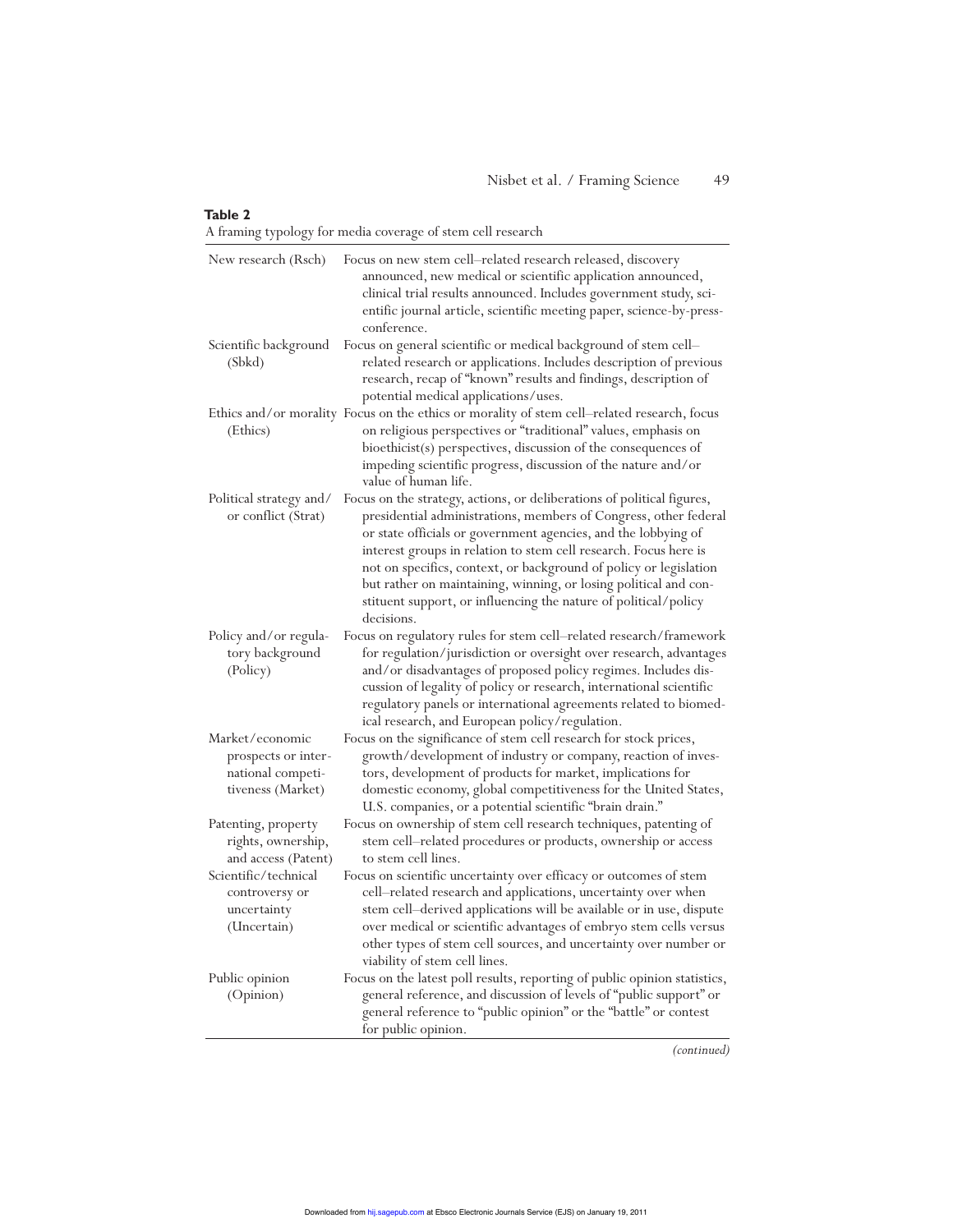#### **Table 2 (continued)**

| Political localization<br>(Localiz) | Focus on reaction or opinion specifically from an "average man on<br>the street" or an "outside the beltway" nonexpert or local com-<br>munity leader. Nonpatient. No apparent political ties to |
|-------------------------------------|--------------------------------------------------------------------------------------------------------------------------------------------------------------------------------------------------|
|                                     | research.                                                                                                                                                                                        |
|                                     | Anecdotal personaliza- Focus on a patient, or the families/friends of a patient, who is                                                                                                          |
| tion (Anecdot)                      | receiving stem cell-related treatment, suffering from stem cell-                                                                                                                                 |
|                                     | linked disease or affliction, or could benefit from stem cell                                                                                                                                    |
|                                     | research. Focus here is on personal narrative or testimonial.                                                                                                                                    |

*Note:*Parentheses contain abbreviations used in subsequent tables related to frames.

press releases, and Web sites that featured or referenced the official positions of various interests involved in the debate. Full text Lexis-Nexus searches were then performed that used the keyword strategy "stem cell and "actor's name" for articles appearing in the*New York Times*and *Washington Post* from January 1,1998, to December 31, 2001. The results of these searches were then compared against the articles and coding results of the originally derived and cleaned population of articles that had been entered into an SPSS database. The presence or absence of these actors for each article, or unit of analysis, was then recorded in the database. This method, since it is based on computer-based text searching, allows for almost perfect reliability, reducing elements of human coding error. A similar method of keyword search strategies was used in relation to references and metaphors from science fiction and history and in relation to metaphors of "mass production" and "battle."<sup>2</sup>

# **Other Measures**

Beyond the examination of articles in the *New York Times* and *Washington Post*, we also constructed an index of agenda-building indicators across the four stages of issue development outlined in Table 1. These indicators are potential sources of routine channel news, focusing events, or direct attempts to generate coverage.We chose indicators that were relevant to activity in the science community, in Congress, and among competing interest groups or decision makers.

For the indicators of science activity, we chose to look at the level of published scientific research. All English-language science articles archived through the ISI Web of Science database that contained the keywords*embryonic stem cell* or*embryonic germ stem cell* or*adult stem cell* or *hematopoietic stem cell* were tabulated. These specific technical/scientific terms were taken from a recent government review of the "state of the science" in relation to stem cells (DHHS 2001). As an indicator of congressional activity, we totaled all stem cell–related statements made in testimony before U.S. House and Senate committees and subcommittees as archived by the Federal News Service and searched via the Lexis-Nexus Congressional Universe using the full-text keyword *stem cell*. As an indicator of the media lobbying activities of various competing interests, we ran a full-text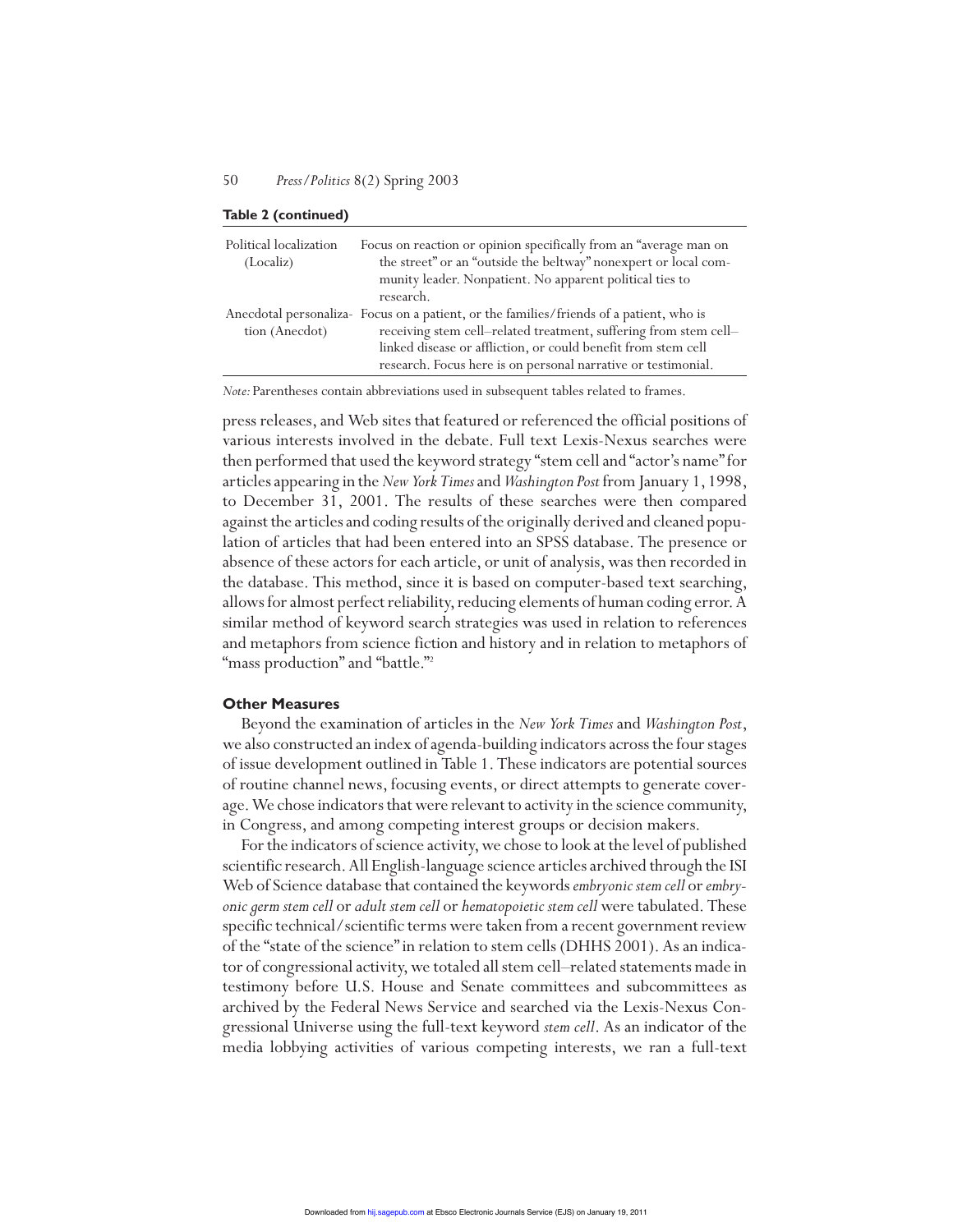keyword search *stem cell* of press releases distributed by the PR Newswire. The full text of these press releases are archived through the Dow Jones Interactive database back to 1988.<sup>3</sup>

# **Results**

Since this study collected and coded a census of articles and a population of agenda-building indicators, our analysis and presentation of data do not require the use of inferential statistics. All relationships between variables reported are Spearman's rho correlations, the appropriate test of association for categorical data (Darlington 1990). We display our findings across the previously described stages of development, as this comparison is directly related to our theorizing regarding the role of policy arenas, agenda/frame-building activities, and events in shaping media attention and media framing.

# **Media Attention to Stem Cell Research**

For our first research question, we were interested in the level of agendabuilding indicators across stages of development. Figure 1 indicates that prior to 1993, the level of scientific output was fairly modest, accounting for slightly fewer than four hundred scientific articles across this eighteen-year period. From 1994 to 2001, however, the scientific output increased substantially. For example, in 1994, fewer than one hundred articles were published on the topic of stem cells, but by 1999, this output more than doubled to more than two hundred articles published. By 2001, research had more than tripled over 1994 levels, with more than three hundred articles appearing.

In terms of press releases, prior to 1998, very few appear. The number of press releases then jumped in 1998 and increased each year through 2000. In 2001, the number of press releases almost doubled from 2000 levels, an indicator of the increased mobilization by competing interests.

The level of congressional attention to stem cell research displays a similar trend. In reaction to the debate over embryo research funding, congressional attention first appears in 1995. Congressional attention then trailed off in 1996 and 1997. In response to the 1998 embryonic stem cell discovery, congressional attention increased, peaked in 1999, and then declined during the 2000 election year. In 2001, congressional attention increased sharply to its highest levels historically.

Our second and third research questions were specific to the variation in media attention to stem cell research relative to this agenda-building process and to the type of policy arena where debate took place. In this direction, we examine not only the number of articles appearing relevant to stem cell research but also the main focus of articles, the type of research mentioned, and the policy arena covered.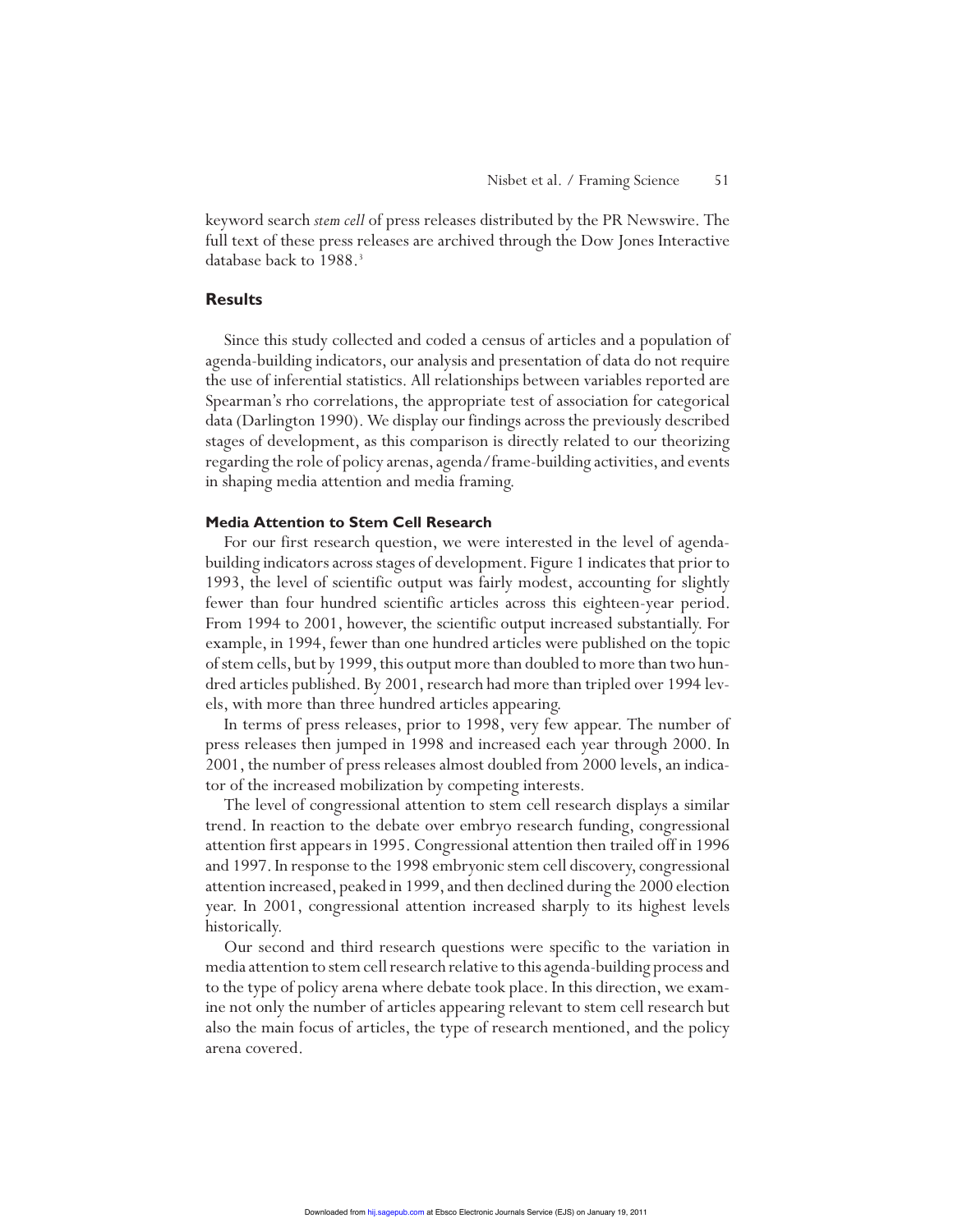

#### **Figure 1**

Agenda-Building Indicators and Media Attention across Stages of Development

Figure 1 indicates that across each of the first two stages of policy development, when debate remained within administrative policy arenas and agendabuilding activities were minimal, media coverage was minimal. Across the eighteen years of the first stage, only fifty-five articles appeared on stem cell research. During the second policy stage, encompassing the years 1994 to 1997, media attention increased but still remained relatively modest, as sixty-two articles appeared during this four-year period.

Table 3 indicates that during the first stage of policy development, in nearly half of the articles, stem cell research was mentioned within the context of stories principally about bone marrow transplants or gene therapy. During the second stage, the main focus of articles shifted so that nearly 30 percent, a plurality of all articles, was focused specifically on stem cell research.

Prior to 1998, as Table 4 indicates, the media made few mentions of human embryos as a source of stem cells. This is despite ongoing research since 1981 on stem cells from embryos in animals and privately funded research on human embryos that began in the mid-1990s. Instead, the overwhelming majority of articles focused on relatively noncontroversial human and animal sources. As Table 5 indicates, in the two stages prior to 1998, the main policy arenas mentioned were for the most part administrative, with a heavy focus on the DHHS/ NIH and FDA.Few articles mentioned the overtly political policy arenas of Congress or the presidency.

*(Text continues on page 56)*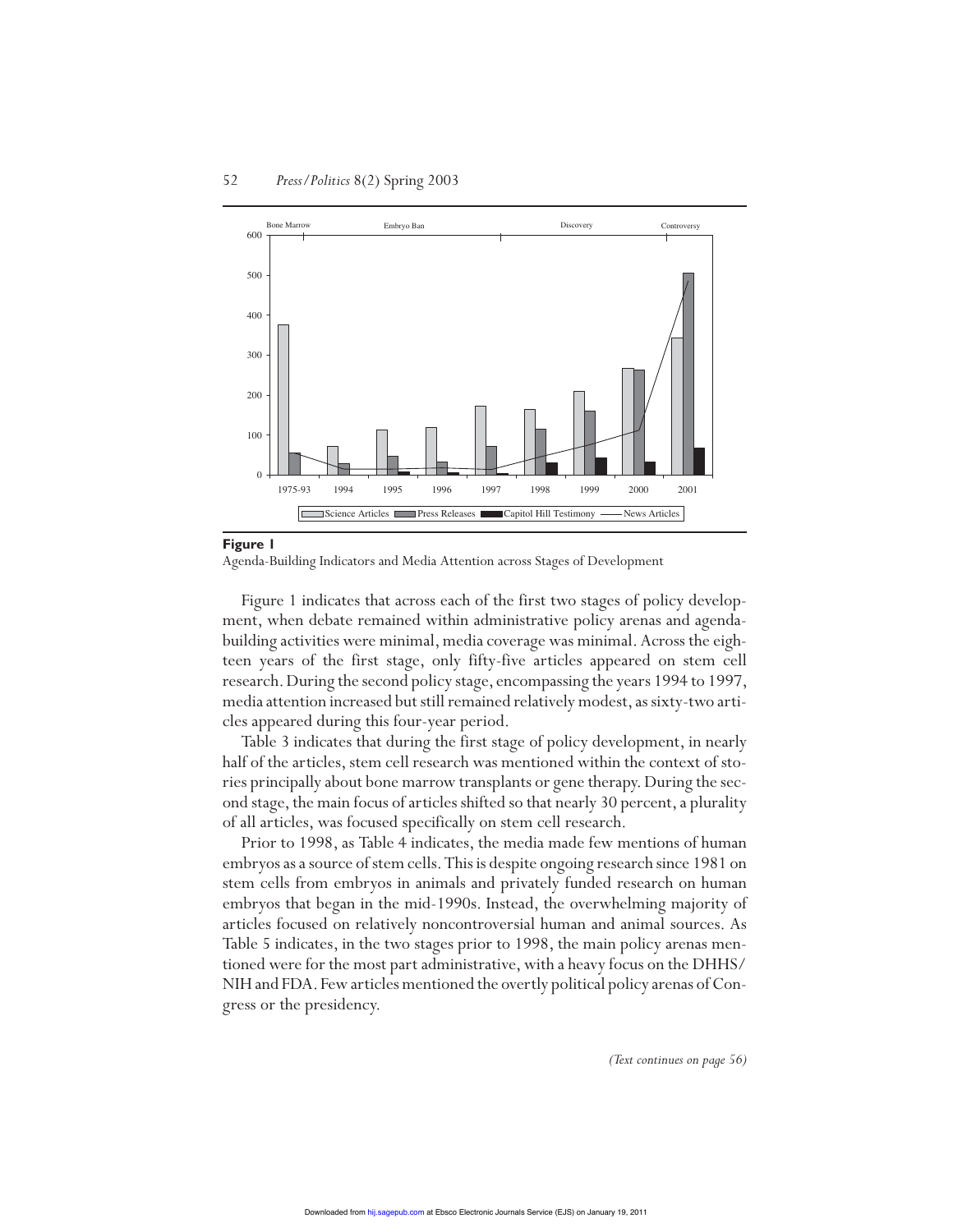| Table 3                                             |  |  |  |
|-----------------------------------------------------|--|--|--|
| Main focus of articles across stages of development |  |  |  |

|                             | Stage of Development                                                                |                                                                    |                                                                    |                                                              |  |  |  |  |
|-----------------------------|-------------------------------------------------------------------------------------|--------------------------------------------------------------------|--------------------------------------------------------------------|--------------------------------------------------------------|--|--|--|--|
| Main Focus                  | <b>Bone Marrow Research</b><br>1975 to 1993<br>$(n = 55)$<br>Percentage of Articles | Embryo Ban<br>1994 to 1997<br>$(n = 62)$<br>Percentage of Articles | Discovery<br>1998 to 2000<br>$(n = 234)$<br>Percentage of Articles | Controversy<br>2001<br>$(n = 486)$<br>Percentage of Articles |  |  |  |  |
| Stem cells                  | 12.1                                                                                | 27.9                                                               | 58.1                                                               | 62.1                                                         |  |  |  |  |
| Domestic politics           | 0.0                                                                                 | 1.5                                                                | 2.3                                                                | 19.7                                                         |  |  |  |  |
| Cloning                     | 0.0                                                                                 | 2.9                                                                | 4.5                                                                | 6.5                                                          |  |  |  |  |
| Gene therapy                | 29.3                                                                                | 7.4                                                                | 3.0                                                                | 0.3                                                          |  |  |  |  |
| Bone marrow transplant      | 15.5                                                                                | 17.6                                                               | 4.9                                                                | 0.2                                                          |  |  |  |  |
| Organ transplant/donation   | 1.7                                                                                 | 2.9                                                                | 1.9                                                                | 0.0                                                          |  |  |  |  |
| Cancer                      | 6.9                                                                                 | 13.2                                                               | 10.2                                                               | 1.4                                                          |  |  |  |  |
| Abortion                    | 0.0                                                                                 | 0.0                                                                | 0.4                                                                | 0.8                                                          |  |  |  |  |
| Fetal tissue research       | 1.7                                                                                 | 2.9                                                                | 1.0                                                                | 0.3                                                          |  |  |  |  |
| In vitro fertilization      | 0.0                                                                                 | 0.0                                                                | 0.4                                                                | 0.2                                                          |  |  |  |  |
| Genome project/genetics     | 1.7                                                                                 | 1.5                                                                | 1.5                                                                | 0.5                                                          |  |  |  |  |
| Scientist/physician profile | 5.2                                                                                 | 0.0                                                                | 1.5                                                                | 1.1                                                          |  |  |  |  |
| Biotech industry            | 6.9                                                                                 | 5.9                                                                | 3.0                                                                | 1.9                                                          |  |  |  |  |
| <b>AIDS</b>                 | 3.4                                                                                 | 4.4                                                                | 0.4                                                                | 0.0                                                          |  |  |  |  |
| Other                       | 15.0                                                                                | 11.8                                                               | 7.4                                                                | 5.1                                                          |  |  |  |  |

*Note:*Cloning refers to articles focusing on either reproductive or therapeutic techniques.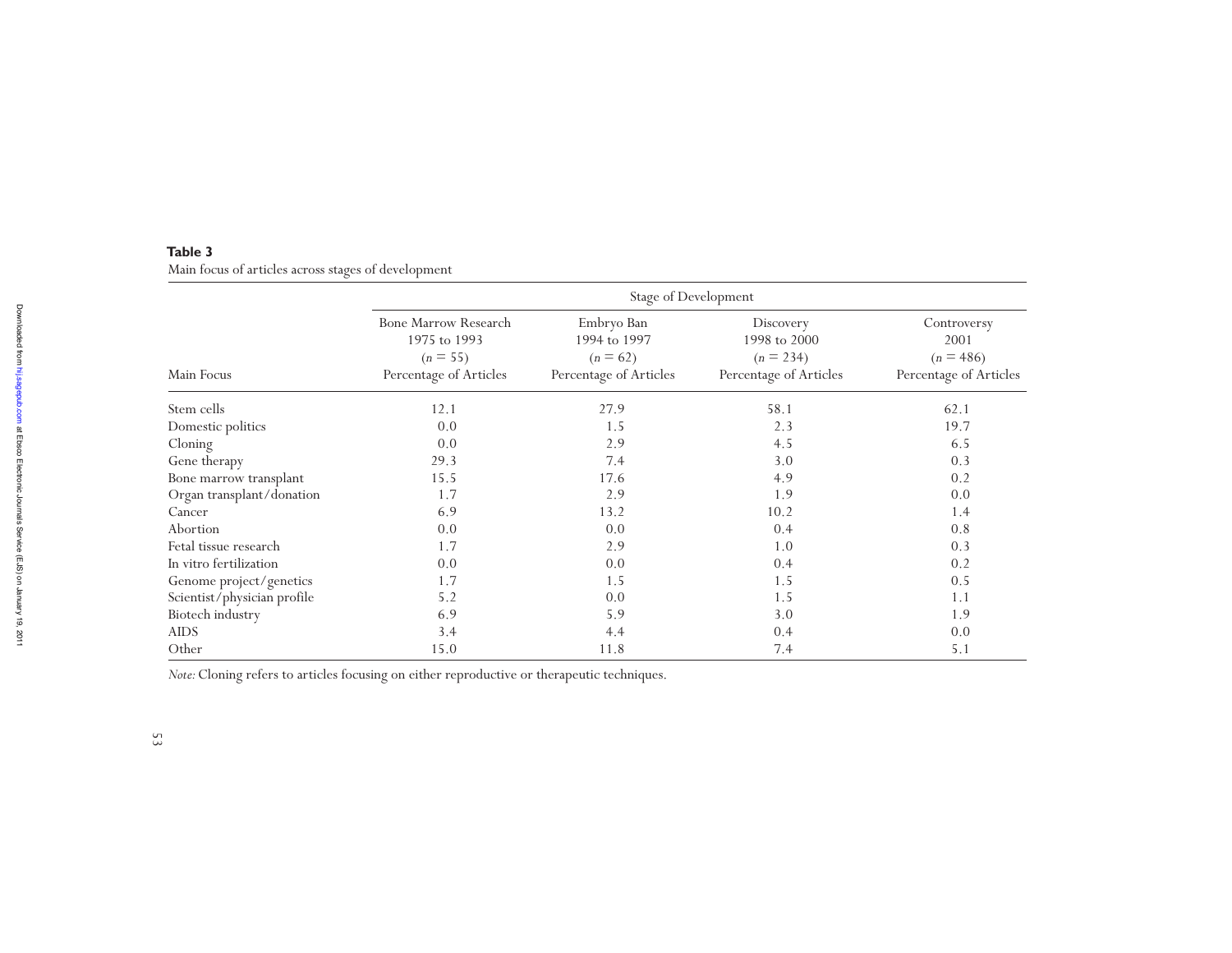#### **Table 4**

Sources of stem cells mentioned in coverage across stages of development

|                                   | Stage of Development                                                                |                                                                    |                                                                    |                                                              |  |  |  |
|-----------------------------------|-------------------------------------------------------------------------------------|--------------------------------------------------------------------|--------------------------------------------------------------------|--------------------------------------------------------------|--|--|--|
| Source of Stem Cells              | <b>Bone Marrow Research</b><br>1975 to 1993<br>$(n = 55)$<br>Percentage of Articles | Embryo Ban<br>1994 to 1997<br>$(n = 62)$<br>Percentage of Articles | Discovery<br>1998 to 2000<br>$(n = 234)$<br>Percentage of Articles | Controversy<br>2001<br>$(n = 486)$<br>Percentage of Articles |  |  |  |
| No specific source                | 12.1                                                                                | 13.2                                                               | 19.2                                                               | 18.2                                                         |  |  |  |
| Human embryos or cloned embryos   | 3.4                                                                                 | 11.8                                                               | 52.8                                                               | 74.7                                                         |  |  |  |
| Human adult cells                 | 10.3                                                                                | 14.2                                                               | 9.4                                                                | 12.9                                                         |  |  |  |
| Human bone marrow or blood        | 58.6                                                                                | 47.1                                                               | 21.9                                                               | 8.3                                                          |  |  |  |
| Human fetal tissue                | 6.9                                                                                 | 4.4                                                                | 4.5                                                                | 3.6                                                          |  |  |  |
| Human neural tissue               | 3.4                                                                                 | 4.4                                                                | 7.5                                                                | 3.4                                                          |  |  |  |
| Human umbilical or cord blood     | 8.6                                                                                 | 17.6                                                               | 4.5                                                                | 2.4                                                          |  |  |  |
| Animal, includes all tissue types | 17.2                                                                                | 23.5                                                               | 10.2                                                               | 6.1                                                          |  |  |  |

*Note:*"No specific source" refers to articles where details regarding the source of stem cells are not mentioned throughout the text. Instead, just the general term "stem cells"is used."Human adult cells"include general reference to "adult stem cells"with no specified source,or other sources not noted already in the table, such as extrapolations from studies on animals to other adult stem cell sources including muscle, fat, skin, the digestive system, cornea, retina, and pancreas. Media coverage has been criticized for being nonspecific in its references to human embryo stem cells, rarely differentiating between human embryonic stem cells versus embryonic germ cells that are derived from early stage fetuses (Department of Health and Human Services 2001). In the case of "human fetal tissue," this refers to specific mention of stem cells derived from this source.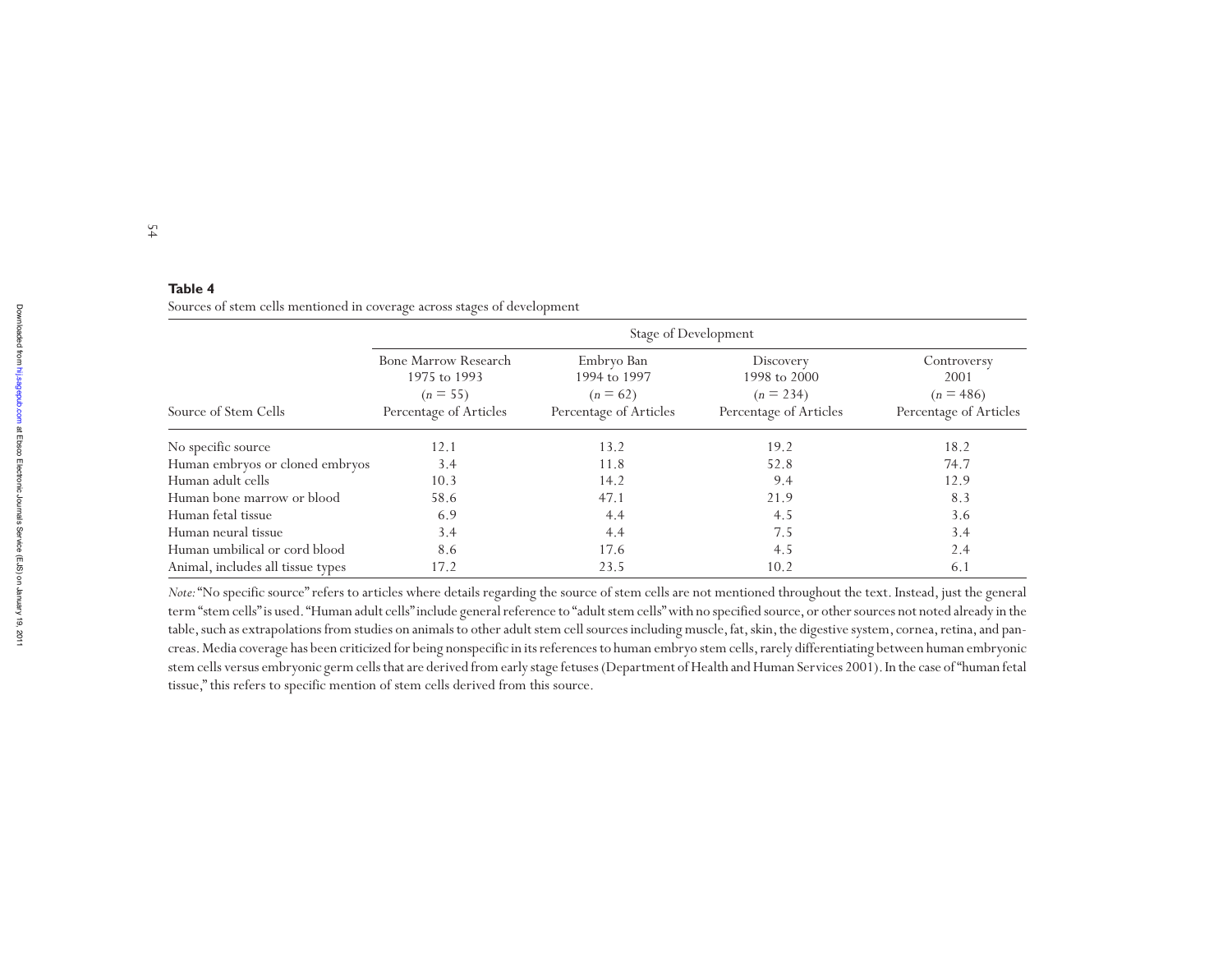| Table 5                                                         |  |  |
|-----------------------------------------------------------------|--|--|
| Policy arenas featured in coverage across stages of development |  |  |

|                                 | Stage of Development                                                                |                                                                    |                                                                    |                                                              |  |  |  |  |
|---------------------------------|-------------------------------------------------------------------------------------|--------------------------------------------------------------------|--------------------------------------------------------------------|--------------------------------------------------------------|--|--|--|--|
| Type of Policy Arena            | <b>Bone Marrow Research</b><br>1975 to 1993<br>$(n = 55)$<br>Percentage of Articles | Embryo Ban<br>1994 to 1997<br>$(n = 62)$<br>Percentage of Articles | Discovery<br>1998 to 2000<br>$(n = 234)$<br>Percentage of Articles | Controversy<br>2001<br>$(n = 486)$<br>Percentage of Articles |  |  |  |  |
| Administrative/advisory         |                                                                                     |                                                                    |                                                                    |                                                              |  |  |  |  |
| DHSS/NIH                        | 25.9                                                                                | 19.1                                                               | 29.4                                                               | 28.9                                                         |  |  |  |  |
| <b>NCI</b>                      | 8.6                                                                                 | 8.8                                                                | 2.3                                                                | 1.0                                                          |  |  |  |  |
| <b>FDA</b>                      | 10.3                                                                                | 13.2                                                               | 6.4                                                                | 3.7                                                          |  |  |  |  |
| Other federal agency            | 6.9                                                                                 | 8.8                                                                | 3.0                                                                | 5.6                                                          |  |  |  |  |
| NAS, NRC, other U.S. Scientific |                                                                                     |                                                                    |                                                                    |                                                              |  |  |  |  |
| advisory panel                  | 6.9                                                                                 | 4.4                                                                | 3.8                                                                | 2.4                                                          |  |  |  |  |
| NBAC, HERP, PCB, other          |                                                                                     |                                                                    |                                                                    |                                                              |  |  |  |  |
| U.S. bioethics advisory panel   | 1.7                                                                                 | 5.9                                                                | 11.0                                                               | 4.1                                                          |  |  |  |  |
| Political                       |                                                                                     |                                                                    |                                                                    |                                                              |  |  |  |  |
| Congress                        | 3.4                                                                                 | 7.4                                                                | 26.9                                                               | 39.0                                                         |  |  |  |  |
| President                       | 0.0                                                                                 | 7.4                                                                | 19.2                                                               | 66.9                                                         |  |  |  |  |
| State or local                  | 0.0                                                                                 | 2.9                                                                | 1.5                                                                | 5.9                                                          |  |  |  |  |
| Other                           |                                                                                     |                                                                    |                                                                    |                                                              |  |  |  |  |
| Federal court system            | 5.2                                                                                 | 1.5                                                                | 0.4                                                                | 3.9                                                          |  |  |  |  |
| Europe or International         | 1.7                                                                                 | 2.9                                                                | 6.0                                                                | 6.1                                                          |  |  |  |  |

Agency, Office of Technology Assessment, Congressional Research Service, Department of Energy, Justice Department and Attorney General, and Federal<br>Trade Commission. "State or local" includes atate legislatures and their m *Note:*DHSS = Department of Health and Human Services; NIH = National Institutes of Health; NCI = National Cancer Institute; FDA = Federal Drug Administration; NAS = National Academy of Sciences; NRC = National Research Council; NBAC = National Bioethics Advisory Commission; HERP = Human Embryo Research Panel; PCB = President's Council on Bioethics. "Other federal agency" includes U.S. Patent Office, Environmental Protection Trade Commission. "State or local" includes state legislatures and their members, state governor's offices, and state courts.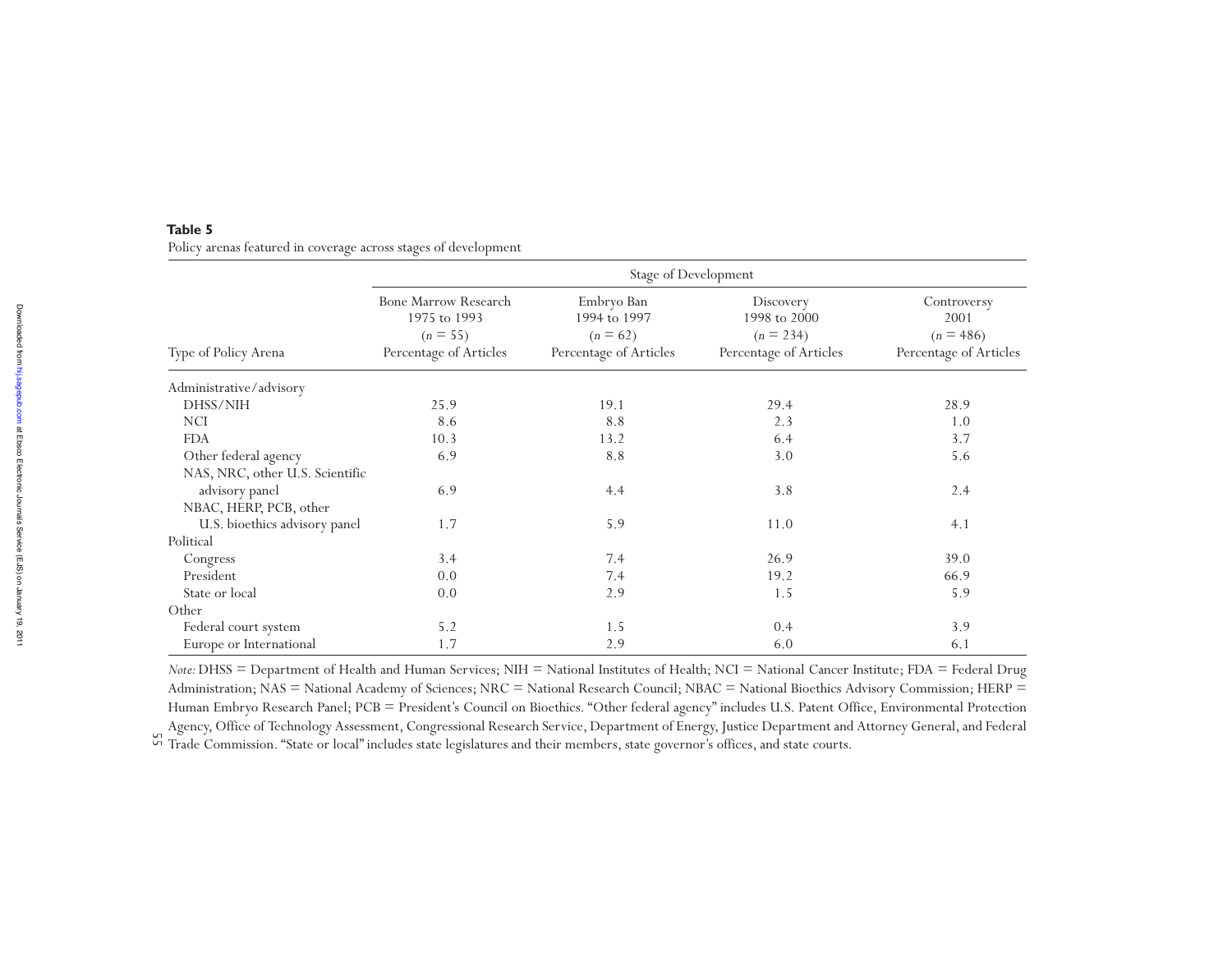

#### **Figure 2**

Agenda-Building Indicators and Press Attention across Month for 2001

After the 1998 announcement related to the isolation of stem cells from human embryos, media attention increased in correspondence to a rise in agenda-building activities, as 234 articles appeared across the three-year period from 1998 to 2000, with media attention rising across each successive year. A majority of articles specifically focused on stem cell research in this third stage, and a majority of articles mentioned human embryos as a stem cell source. Although administrative arenas, particularly the DHHS/NIH, remained prominent in coverage during this stage, there was an increase in attention to the overtly political arenas of Congress and the presidency.

In the fourth stage of development, as the locus of policy debate shifted fully from administrative to overtly political arenas and agenda-building activities increased, media attention spiked, with 486 articles appearing in 2001. This number accounts for more than half of all articles related to stem cell research in the twenty-six years of our analysis. The sharp jump in attention to stem cell research in 2001 is the likely outcome of increased media lobbying among competing interests, the routine channel news opportunities surrounding congressional hearings, the release of new scientific studies, and press statements or other pseudo-events staged by government officials and interest groups that fueled the building drama of the moment. In this stage, as might be expected, the dominant focus of articles was on stem cell research, the overtly political arenas of Congress and/or the presidency,and human embryos as sources of stem cells.

Downloaded from [hij.sagepub.com](http://hij.sagepub.com/) at Ebsco Electronic Journals Service (EJS) on January 19, 2011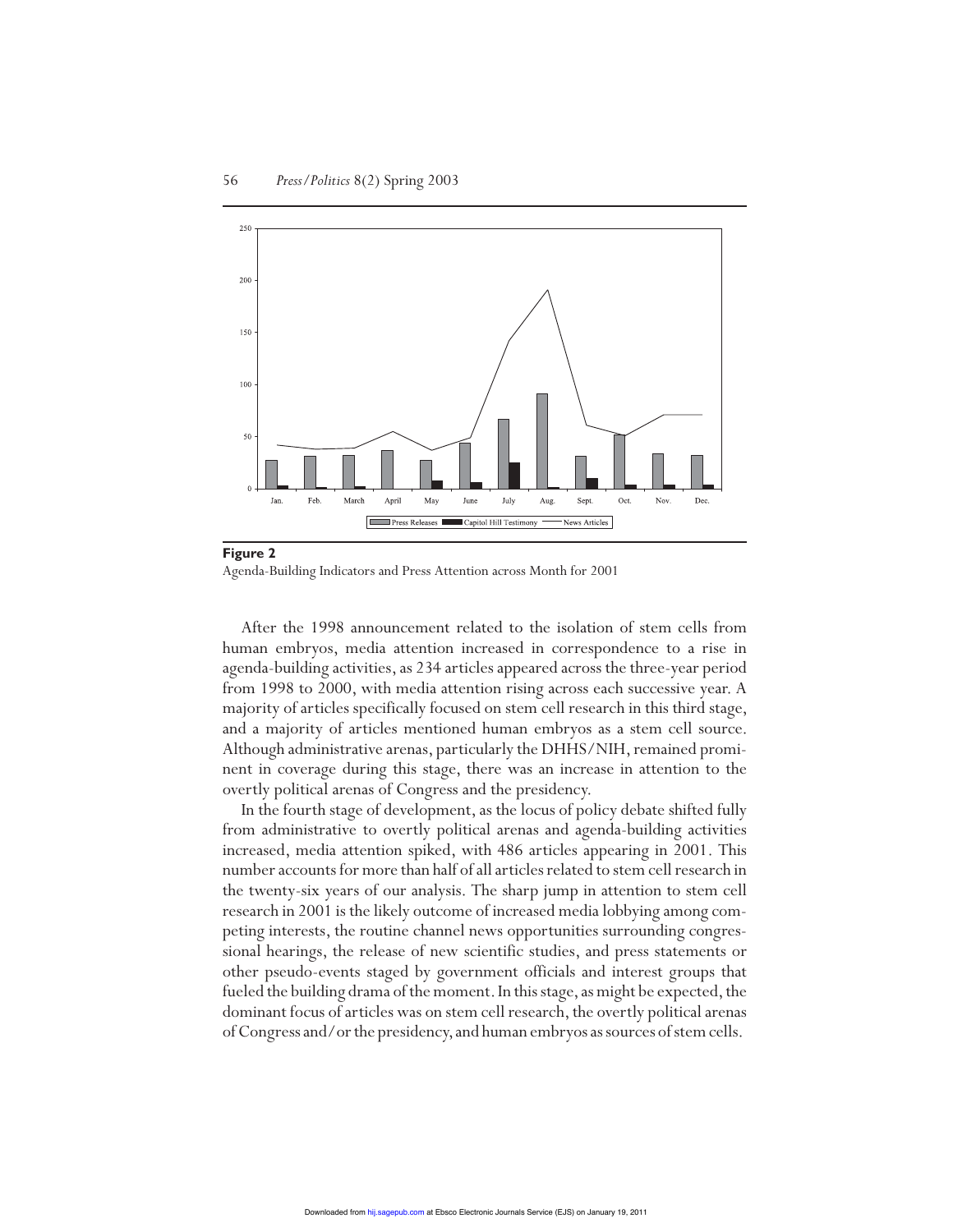Our fourth research question was specific to the level of media attention across the months of 2001, specifically after Bush's August announcement. Figure 2 indicates that media attention gradually rose through June in anticipation of President Bush's decision. Media attention spiked during the months of July and August, as the House passed cloning legislation banning therapeutic procedures, competing interests intensified lobbying, the Jones Institute announced the creation of embryos for research purposes, and President Bush was lobbied by the pope on the issue of stem cell research during a visit to the Vatican. In fact, Figure 2 indicates that nearly a third of all articles contained in the twenty-sixyear period of our analysis appeared during the months of July and August 2001. The spike in July corresponds with an increase in the number of press releases and a sharp increase in congressional attention.

Although Bush's early August decision provided some resolution to the controversy by relegating decision making back to the administrative policy arena, other political interests organized to keep the issue on the agenda of Congress. However, the events of September 11 and the subsequent anthrax incidents certainly had the potential to knock the issue from the media agenda. Yet, our findings indicate that stem cell research received greater coverage in September and October than it did in any month leading up to July. In November, media attention displayed a smaller, secondary spike, as advanced cell technology launched a public relations blitz surrounding its claims at successful extraction of stem cells through human therapeutic cloning.

#### **The Nature of Media Framing and the Negotiation of Drama**

Our next set of research questions was specific to media framing of stem cell research, the relationship to media attention, and the prominence of various sources in coverage. Our review of the literature leads us to suspect that, above and beyond the agenda-building process and the dominant policy arena, media attention would only peak when the issue of stem cell research could be most easily framed in dramatic terms and when familiar storytelling themes and metaphors could be applied.

Before elaborating on the development of frames across policy stages, it is necessary to first explore various descriptive dimensions of the frames and their relationships to each other. Table 6 indicates that across the total population of articles, the most prominent frames included strategy/conflict, ethics/morality, policy background, and scientific background. New scientific research was also prominent but not to the extent of the latter four frames. Table 6 also indicates that coverage that revolved around important aspects of market development in relation to stem cell research and around patenting, ownership, and access rights was for the most part ignored in coverage. In similar fashion, few articles were specific to public opinion on the issue or featured interviews with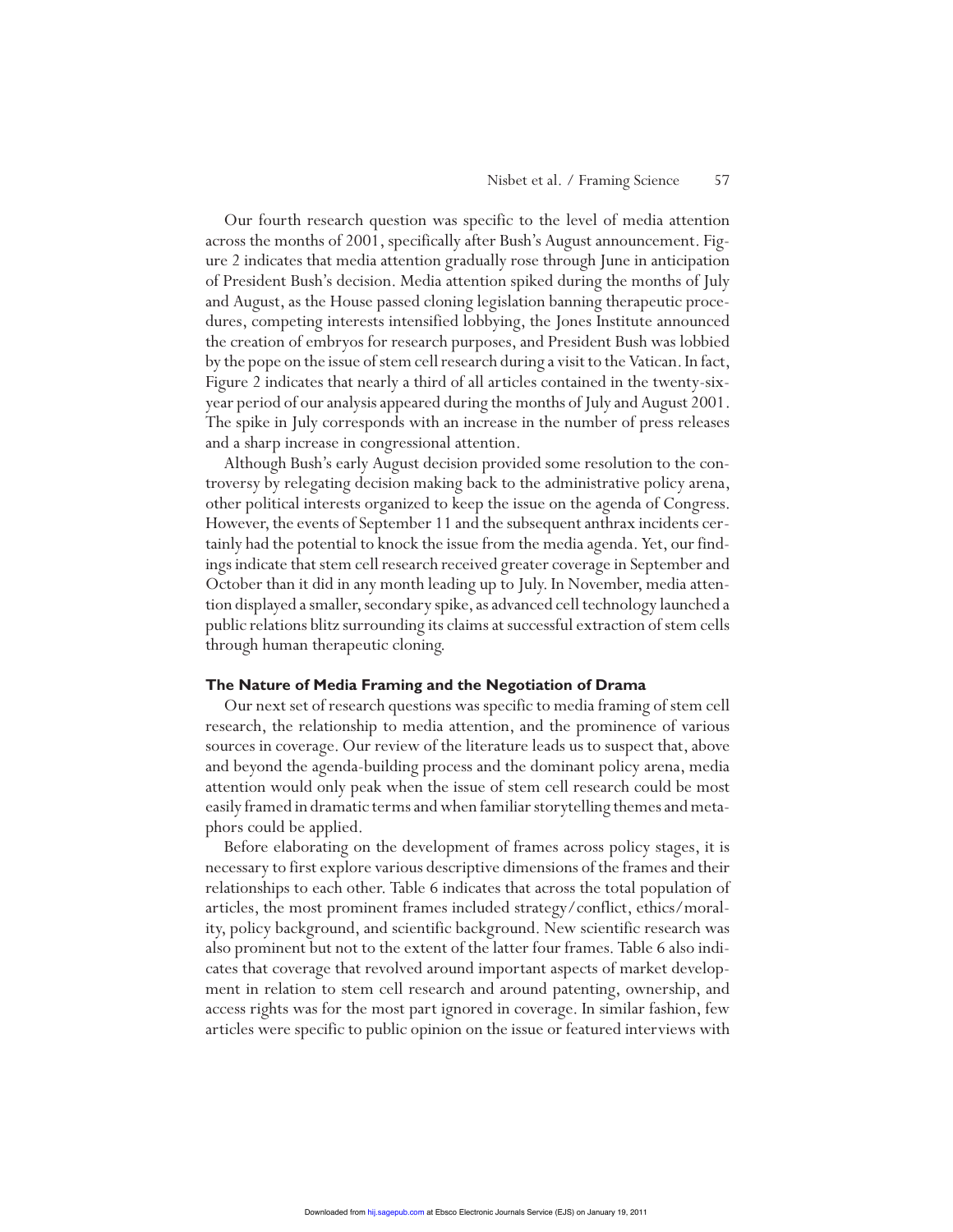| Table 6 |                                                                             |  |  |
|---------|-----------------------------------------------------------------------------|--|--|
|         | Frequency and relative frequency of frames for total population of articles |  |  |

| Frame      | Rsch | Sbkd | Ethics | Strat | Policy | Market | Patent | Uncertain | Opinion | Localiz | Anecdot |
|------------|------|------|--------|-------|--------|--------|--------|-----------|---------|---------|---------|
| Major      |      |      |        |       |        |        |        |           |         |         |         |
| Percentage | 20.3 | 15.2 | 15.3   | 29.4  | 15.5   | 5.4    | 2.4    | 9.1       | 0.7     | 0.6     | 4.7     |
| Number     | 70   | 127  | 128    | 246   | 130    | 45     | 20     | 76        | 6       |         | 39      |
| Minor      |      |      |        |       |        |        |        |           |         |         |         |
| Percentage | 4.2  | 28.8 | 26.9   | 15.7  | 27.1   | 5.5    | 6.3    | 24.7      | 4.4     | 1.2     | 2.3     |
| Number     | 35   | 241  | 225    | 131   | 227    | 46     | 53     | 207       | 37      | 10      | 19      |
| Absent     |      |      |        |       |        |        |        |           |         |         |         |
| Percentage | 75.5 | 56.0 | 57.8   | 55.0  | 57.3   | 89.1   | 91.3   | 66.2      | 94.9    | 98.2    | 93.1    |
| Number     | 632  | 469  | 484    | 460   | 227    | 747    | 764    | 554       | 794     | 822     | 779     |

*Note*:Range of values are  $0 =$  frame is not present; 1 = frame is present but secondary ("minor"); 2 = frame is primary article focus ("major"). Rsch = research; Sbkd = scientific background;Ethics = ethics and/or morality;Strat = political strategy and/or conflict;Policy = policy and/or regulatory background;Market = market/economic prospects or international competitiveness; Patent = patenting, property rights, ownership, and access; Uncertain = scientific/technical controversy or uncertainty; Opinion = public opinion; Localiz = political localization; Anecdot = anecdotal personalization.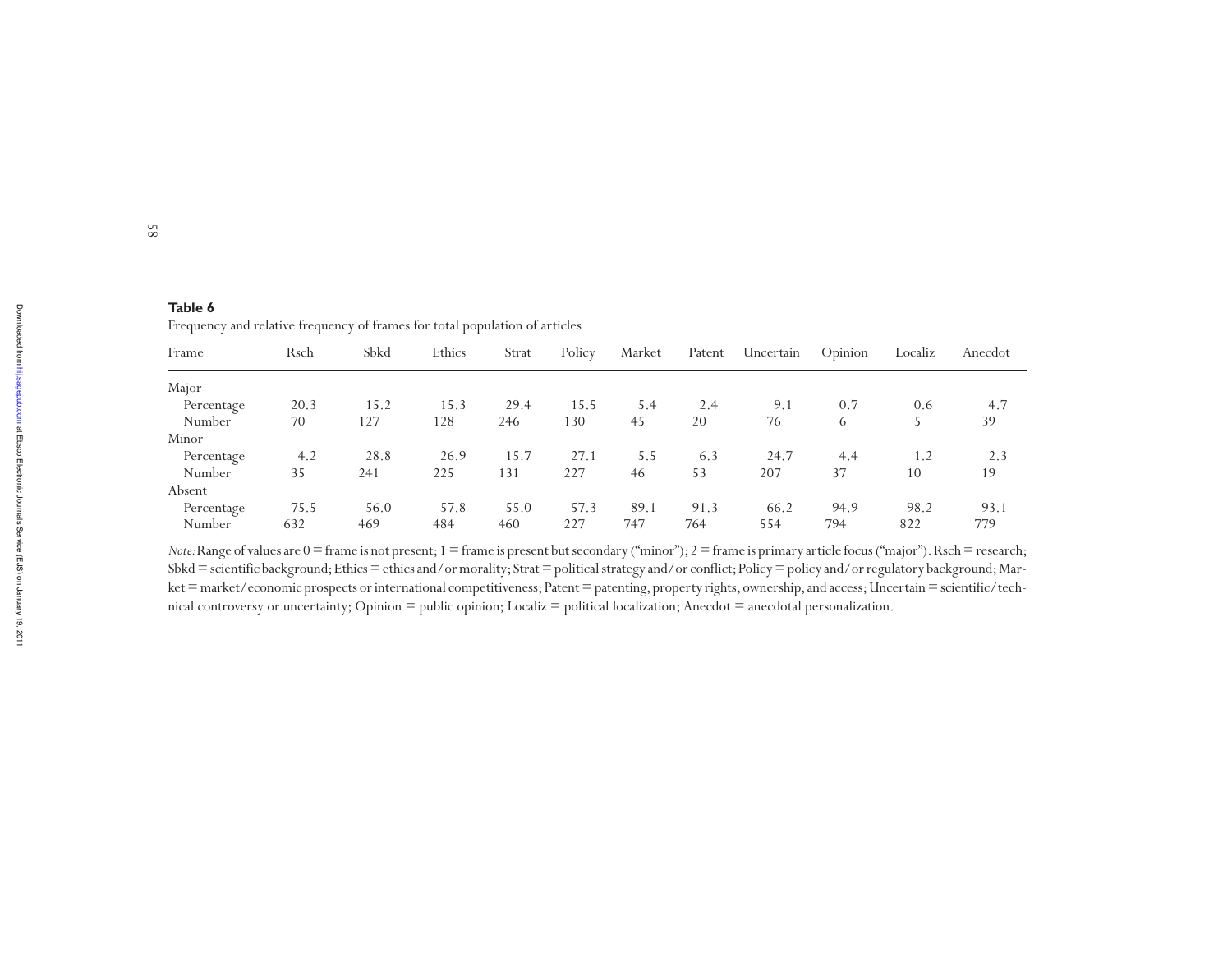lay citizens on the street. These findings bring to mind several possible normative critiques of coverage that are beyond the scope of this article.

Table 6 also indicates that the framing devices were related to each other in different ways and were likely to appear in varying combinations with each other. The dramatic framing device of strategy/conflict, when it did appear, was more likely to appear as a dominant or lead frame of an article. Other dramatic frames, such as ethics/morality or anecdotal personalization, were more likely to appear as secondary, complementary frames. In terms of more informational or contextual frames, when the frame of new scientific research was found in coverage, it was more likely to appear as the dominant or lead frame of an article. Other contextual frames, however, such as scientific background or policy/regulatory background were more likely to appear as secondary, complementary frames.

An analysis of the relationships among these dominant frames using Spearman's rho correlations indicates that strategy/conflict was likely to appear in an article along with the secondary frames of ethics/morality  $(r = .11)$ , policy background ( $r = .30$ ), and public opinion ( $r = .18$ ). New scientific research was likely to appear along with the frame of scientific uncertainty (*r* = .34). Policy background was likely to appear with the ethics/morality frame  $(r = .24)$ . Scientific background was most likely to appear with the frame of scientific uncertainty  $(r = .27)$  and anecdotal personalization  $(r = .12)$ . Besides policy background and strategy/conflict, the ethics/morality frame was not positively related to any other frames.

Our next research question focused on the variation in the prominence of frames across stages of development. Table 7 indicates that the prominence of these frames varied considerably across stages of scientific and policy development. During the first two stages of development, when policy surrounding stem cell research remained predominantly within administrative contexts and before the successful extraction of stem cells from human embryos, the most prominent frames were new scientific research and scientific background. Very few articles featured strategy/conflict or ethics/morality frames during these early years. Minimal elements of drama were maintained in coverage during these early years by relying on the theme of scientific uncertainty and anecdotal personalization. During the third stage of development, post-1998 discovery, the emphasis on elements of science decreases but remains prominent.However, the emphasis on ethics/morality and policy background increases. Strategy/ conflict also increases in prominence during this stage.

During 2001, when media attention peaked, there is a strong shift in coverage from previous stages. The prominence of frames related to science decreases considerably, whereas the more dramatic emphasis on strategy/conflict spikes sharply, appearing on average in almost every article. The emphasis on ethics/ morality remains prominent but does not change significantly from its elevated levels in the third stage.

Downloaded from [hij.sagepub.com](http://hij.sagepub.com/) at Ebsco Electronic Journals Service (EJS) on January 19, 2011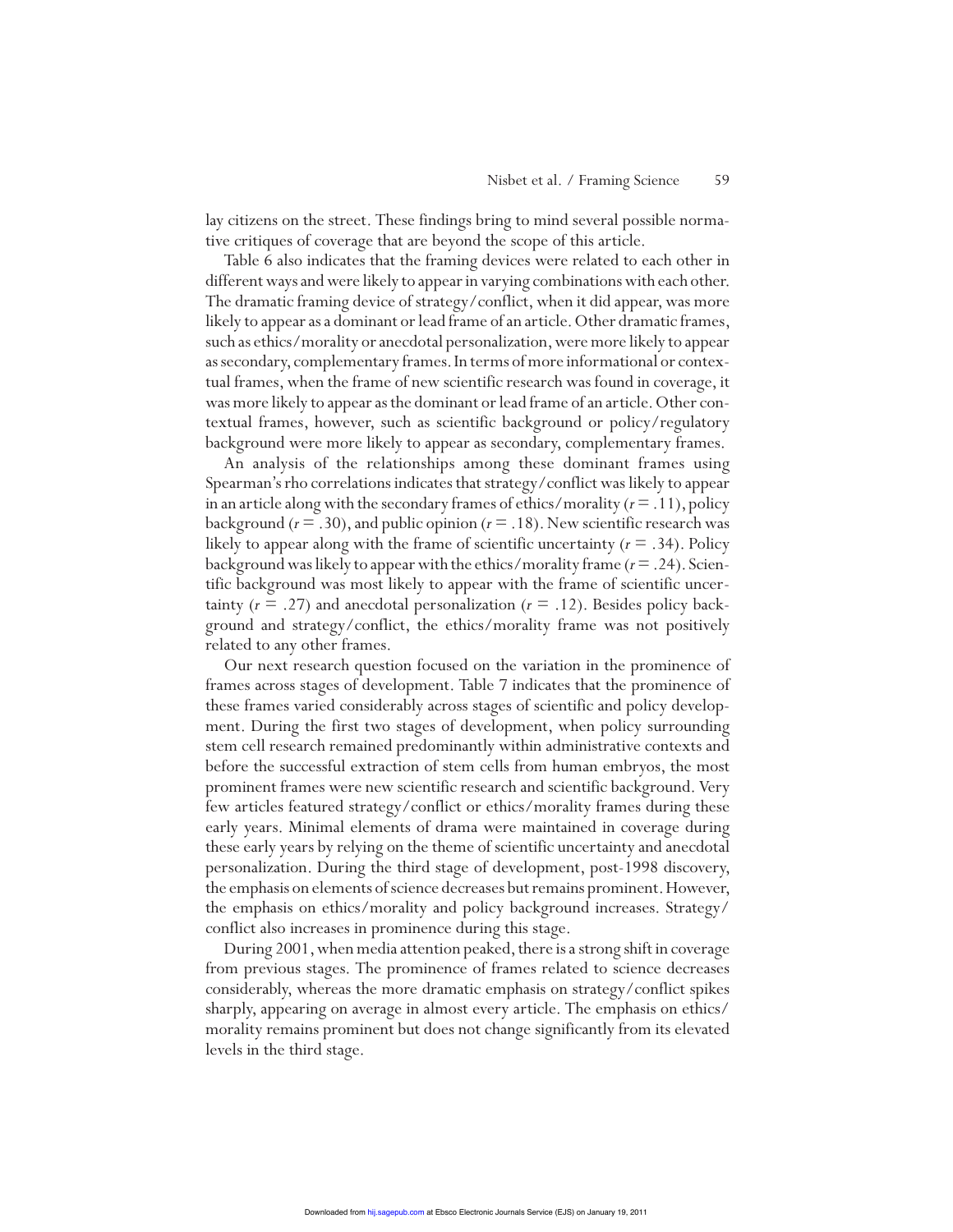# 60 **Table 7**

Means for article frames appearing in coverage across stages of development

|           |                                                                   | Stage of Development                             |                                                  |                                            |  |  |  |
|-----------|-------------------------------------------------------------------|--------------------------------------------------|--------------------------------------------------|--------------------------------------------|--|--|--|
| Frame     | <b>Bone Marrow Research</b><br>1975 to 1993<br>$(n = 55)$<br>Mean | Embryo Ban<br>1994 to 1997<br>$(n = 62)$<br>Mean | Discovery<br>1998 to 2000<br>$(n = 234)$<br>Mean | Controversy<br>2001<br>$(n = 486)$<br>Mean |  |  |  |
| Rsch      | 1.16                                                              | 0.87                                             | 0.63                                             | 0.30                                       |  |  |  |
| Sbkd      | 1.19                                                              | 1.10                                             | 0.77                                             | 0.37                                       |  |  |  |
| Ethics    | 0.16                                                              | 0.31                                             | 0.62                                             | 0.62                                       |  |  |  |
| Strat     | 0.02                                                              | 0.18                                             | 0.41                                             | 1.02                                       |  |  |  |
| Policy    | 0.10                                                              | 0.27                                             | 0.59                                             | 0.70                                       |  |  |  |
| Market    | 0.19                                                              | 0.22                                             | 0.20                                             | 0.12                                       |  |  |  |
| Patent    | 0.17                                                              | 0.10                                             | 0.08                                             | 0.12                                       |  |  |  |
| Uncertain | 0.66                                                              | 0.56                                             | 0.40                                             | 0.41                                       |  |  |  |
| Opinion   | 0.00                                                              | 0.02                                             | 0.01                                             | 0.10                                       |  |  |  |
| Localiz   | 0.00                                                              | 0.02                                             | 0.02                                             | 0.03                                       |  |  |  |
| Anecdot   | 0.16                                                              | 0.38                                             | 0.14                                             | 0.12                                       |  |  |  |

*Note:* Range of values are  $0 =$  frame is not present;  $1 =$  frame is present but secondary;  $2 =$  frame is primary article focus. Tests for significance across time period are not necessary as data are derived from a population of articles rather than a probability sample. Rsch = research; Sbkd = scientific background; Ethics = ethics and/or morality; Strat = political strategy and/or conflict; Policy = policy and/or regulatory background; Market = market/economic prospects or international competitiveness; Patent = patenting, property rights, ownership, and access; Uncertain = scientific/technical controversy or uncertainty;  $O$ pinion = public opinion; Localiz = political localization; Anecdot = anecdotal personalization.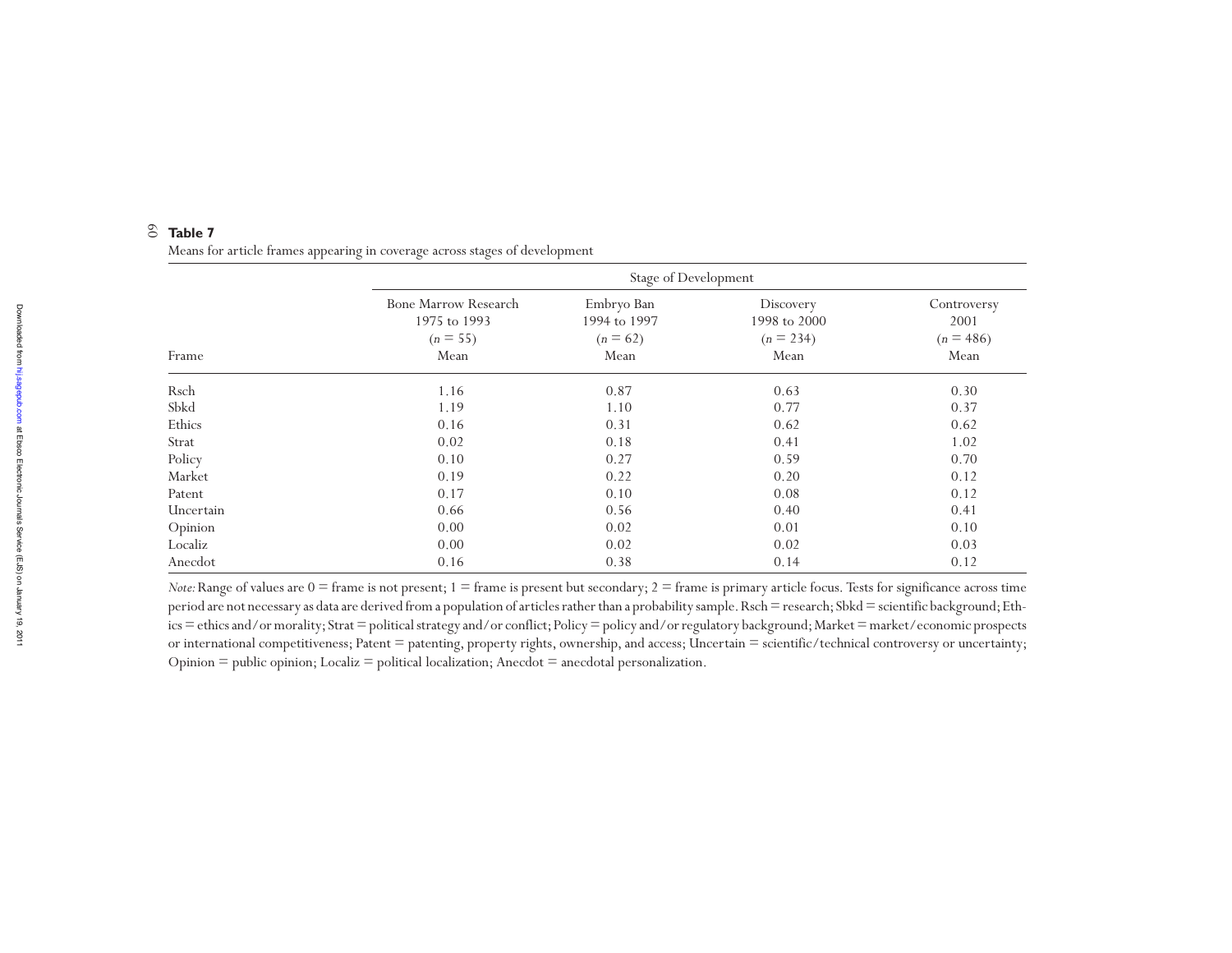#### **Table 8**

Frequency and relative frequency for metaphors and storytelling themes appearing in coverage across stages of development

|                                             | Stage of Development                                      |            |                                          |            |                                          |            |                                    |            |
|---------------------------------------------|-----------------------------------------------------------|------------|------------------------------------------|------------|------------------------------------------|------------|------------------------------------|------------|
|                                             | <b>Bone Marrow Research</b><br>1975 to 1993<br>$(n = 55)$ |            | Embryo Ban<br>1994 to 1997<br>$(n = 62)$ |            | Discovery<br>1998 to 2000<br>$(n = 234)$ |            | Controversy<br>2001<br>$(n = 486)$ |            |
| Metaphors and<br><b>Storytelling Themes</b> | Number<br>of Articles                                     | Percentage | Number<br>of Articles                    | Percentage | Number<br>of Articles                    | Percentage | Number<br>of Articles              | Percentage |
| Frankenstein, Brave New World,              |                                                           |            |                                          |            |                                          |            |                                    |            |
| mad scientist, Orwell, Huxley               | 2                                                         | 3.6        | 3                                        | 4.8        | 6                                        | 2.6        | 18                                 | 3.7        |
| Nazi, Holocaust, Hitler, Mengele,           |                                                           |            |                                          |            |                                          |            |                                    |            |
| or concentration camp                       |                                                           | 1.8        |                                          | 1.8        | 5                                        | 2.1        | 18                                 | 3.7        |
| Evil, ghoulish, horror*,                    |                                                           |            |                                          |            |                                          |            |                                    |            |
| nightmar*, murder*, monstrous,              |                                                           |            |                                          |            |                                          |            |                                    |            |
| gruesome, abomination,                      |                                                           |            |                                          |            |                                          |            |                                    |            |
| grotesque                                   | 4                                                         | 7.3        | 2                                        | 3.2        | 21                                       | 9.0        | 56                                 | 11.5       |
| Battle                                      | 4                                                         | 7.2        | 3                                        | 4.8        | 21                                       | 8.9        | 66                                 | 13.5       |
| Total                                       | 8                                                         | 14.5       | 8                                        | 12.1       | 40                                       | 17.1       | 130                                | 26.7       |

*Note:*The "total" row refers to the number and proportion of articles that mention at least one of the aforementioned storytelling themes or metaphors. This cell is not a sum of preceding rows since more than one metaphor or theme could appear in the same article. For words with an asterisk beside them, all articles that contained variations on the root word were included.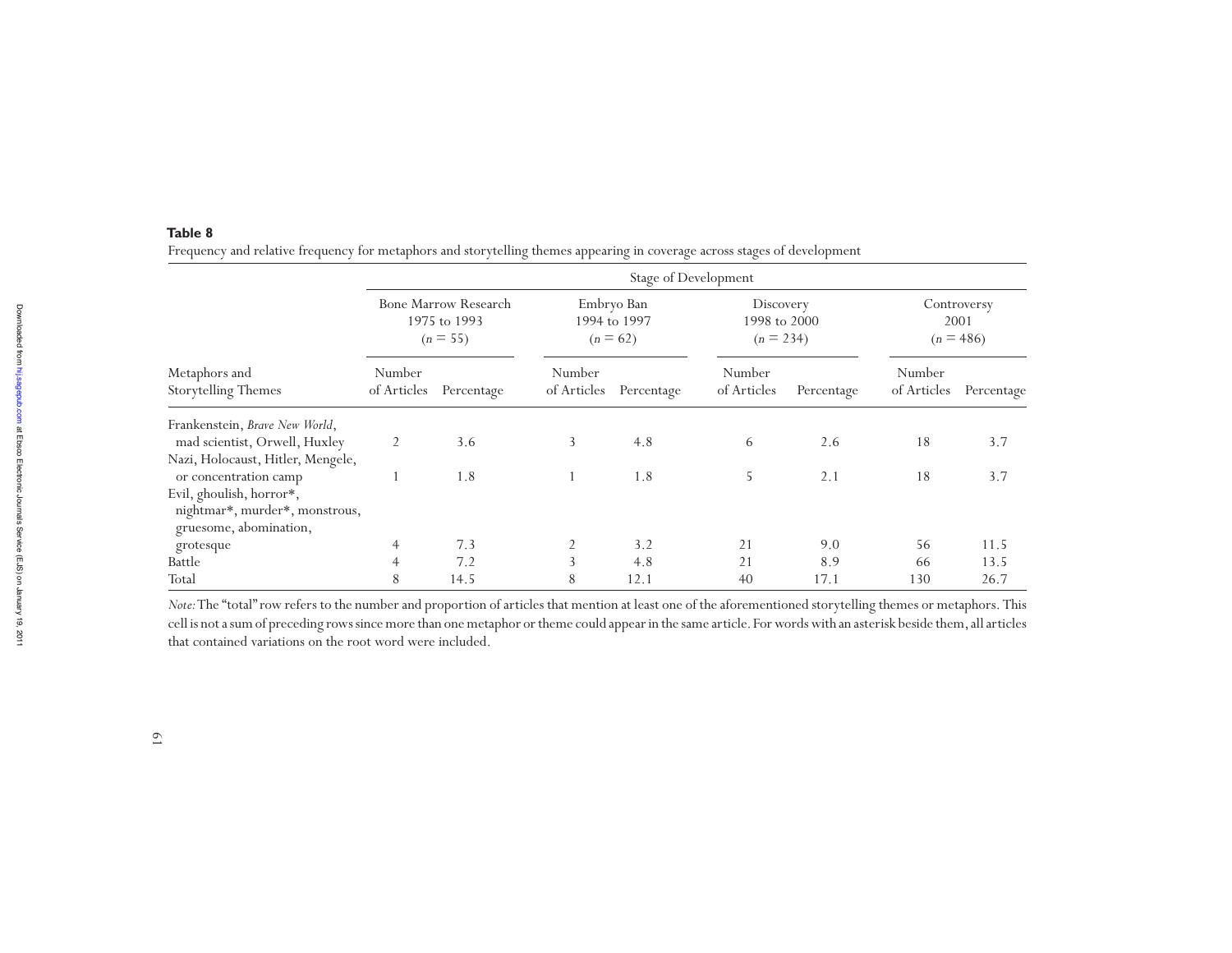As an indicator of the media's preference for drama during the last two stages of development, we searched for the appearance of metaphors and storytelling themes related to science fiction, history (specifically Nazis and the Holocaust), colorful adjectives such as *evil* or *murderous*, and battle (a metaphor that emphasizes conflict and relates to previous contention over abortion). Table 8 indicates the absolute and relative frequency of these themes across the history of coverage. In terms of relative frequency, these storytelling conventions appear most often in the last two stages of development, with more than a quarter of articles in 2001 featuring at least one of these themes. The use of such storytelling conventions is the likely product of the negotiation of drama between sources and journalists: Political actors understand journalists' preferences for drama and fashion their message strategies, information subsidies, sound bites, and talking points in response to those preferences.

We were also interested in the relationship between media attention and the use of dramatic framing devices and storytelling themes. From our analysis, we see that prior to 1998, there was a relative absence of dramatic framing devices, with coverage focused mainly on technical aspects of scientific research. Post-1998, there was a strong shift toward frames that highlighted strategy/conflict and ethics/morality, as well as an increase in the use of familiar storytelling themes. It is during this third stage that media attention begins to increase, peaking in 2001 as media coverage featured the heaviest emphasis on conflict and drama. In this case, we see the interaction between the agenda-building process and the preferences of journalists: An issue will only rise to the top of the media agenda when the potential for drama is maximized.

Our final research question was specific to the sources that were used by the media. Given the unprecedented political attention to stem cell research, it was unclear what to expect in terms of source influence. Table 9 indicates that in 2001, GOP and Democratic supporters of stem cell funding were both more likely to be featured in coverage than GOP opponents. In regard to GOP supporters, this is a likely result of the general political prominence of several GOP senators including Arlen Specter, John McCain, and Orrin Hatch. However, it is also a likely outcome of the additional storytelling dimension that journalists could weave into press accounts, pitting the president's possible opposition to funding of stem cell research against the support of influential (in some cases pro-life) members of his own party.

In contrast to previous studies of biotechnology coverage that depict scientific and pro-research interests as overwhelmingly favored in coverage over religious groups or other interests that might stand in opposition to biotech, our results indicate that there was fairly equal if not greater coverage of pro-life and Catholic interests than the assembled members of the Coalition for the Advancement of Research, an umbrella lobbying organization that included several dozen scientific and medical organizations, patient advocacy groups, and pro-research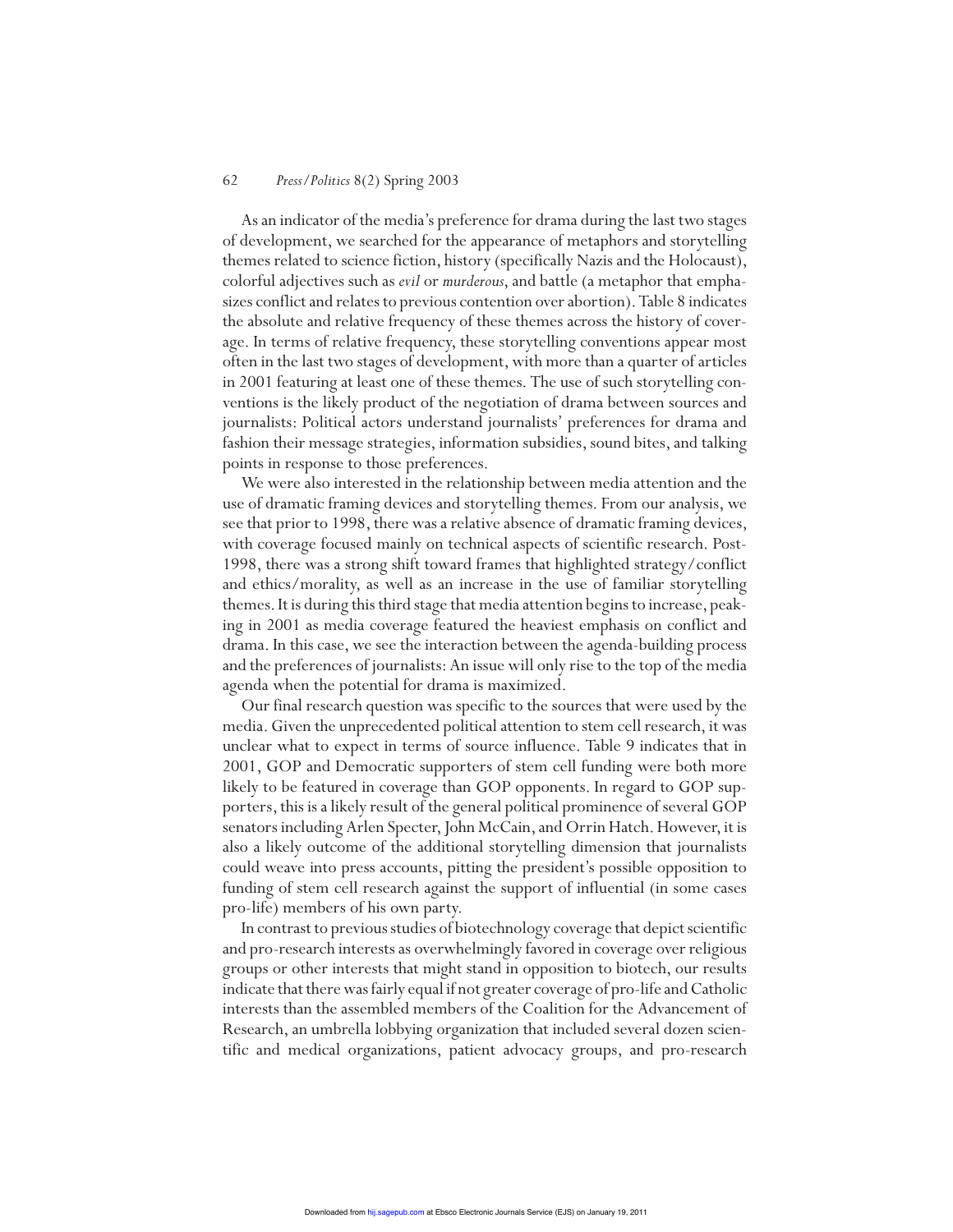# **Table 9**

Frequency and relative frequency of sources mentioned

in coverage across last two stages of development

|                             |                       | Discovery<br>1998 to 2000<br>$(n = 234)$ | Controversy<br>2001<br>$(n = 486)$ |            |
|-----------------------------|-----------------------|------------------------------------------|------------------------------------|------------|
| Actor                       | Number<br>of Articles | Percentage                               | Number<br>of Articles              | Percentage |
| Congress                    |                       |                                          |                                    |            |
| GOP opponents               |                       |                                          |                                    |            |
| <b>Trent Lott</b>           | $\boldsymbol{0}$      | 0.0                                      | 6                                  | 1.2        |
| Dick Armey                  | 0                     | 0.0                                      | 7                                  | 1.4        |
| Dennis Hastert              | 0                     | 0.0                                      | 3                                  | 0.6        |
| J.C. Watts                  | $\overline{0}$        | 0.0                                      | 7                                  | 1.4        |
| Sam Brownback               | 10                    | 4.3                                      | 12                                 | 2.5        |
| Jay Dickey                  | 12                    | 5.1                                      | 3                                  | 0.6        |
| Dave Weldon                 | $\overline{0}$        | 0.0                                      | $\overline{4}$                     | 0.8        |
| Tom Delay                   | 3                     | 1.3                                      | 9                                  | 1.9        |
| Other GOP members           | $\overline{0}$        | 0.0                                      | 17                                 | 3.5        |
| Total GOP opposition        | 22                    | 9.4                                      | 54                                 | 11.1       |
| GOP supporters              |                       |                                          |                                    |            |
| Arlen Spector               | 15                    | 6.4                                      | 10                                 | 2.1        |
| Orrin Hatch                 | 2                     | 0.9                                      | 12                                 | 2.5        |
| Strom Thurmond              | 3                     | 1.3                                      | 16                                 | 3.3        |
| <b>Bill Frist</b>           | $\mathbf{1}$          | 0.0                                      | 13                                 | 2.7        |
| Connie Mack <sup>a</sup>    | $\overline{2}$        | 0.9                                      | 13                                 | 2.7        |
| John McCain <sup>b</sup>    | 6                     | 2.6                                      | 16                                 | 3.3        |
| Other GOP supporters        | 0                     | 0.0                                      | 17                                 | 3.5        |
| Total GOP supporters        | 21                    | 9.0                                      | 86                                 | 17.7       |
| Democratic supporters       |                       |                                          |                                    |            |
| Tom Daschle                 | $\overline{0}$        | 0.0                                      | 12                                 | 2.5        |
| Tom Harkin                  | 7                     | 3.0                                      | 7                                  | 1.4        |
| John Kerry                  | 0                     | 0.0                                      | 9                                  | 1.9        |
| Ted Kennedy                 | 6                     | 2.6                                      | 7                                  | 1.4        |
| Nita Lowey                  | 1                     | 0.0                                      | 10                                 | 2.1        |
| Richard Gephardt            | $\Omega$              | 0.0                                      | 12                                 | 2.5        |
| Other Democratic supporters | 0                     | 0.0                                      | 17                                 | 3.5        |
| Total Democratic supporters | 13                    | 5.6                                      | 67                                 | 13.8       |
| DEM opponents               |                       |                                          |                                    |            |
| Total Democratic opponents  | 0                     | 0.0                                      | 1                                  | 0.2        |
| Interest groups             |                       |                                          |                                    |            |
| Pro-life organizations      |                       |                                          |                                    |            |
| Christian Coalition         | 0                     | 0.0                                      | 10                                 | 2.1        |
| Family Research Council     | $\overline{2}$        | 0.9                                      | 16                                 | 3.3        |
| Other pro-life              | 7                     | 3.0                                      | 21                                 | 4.3        |
| Total pro-life              | 9                     | 3.8                                      | 33                                 | 6.8        |

*(continued)*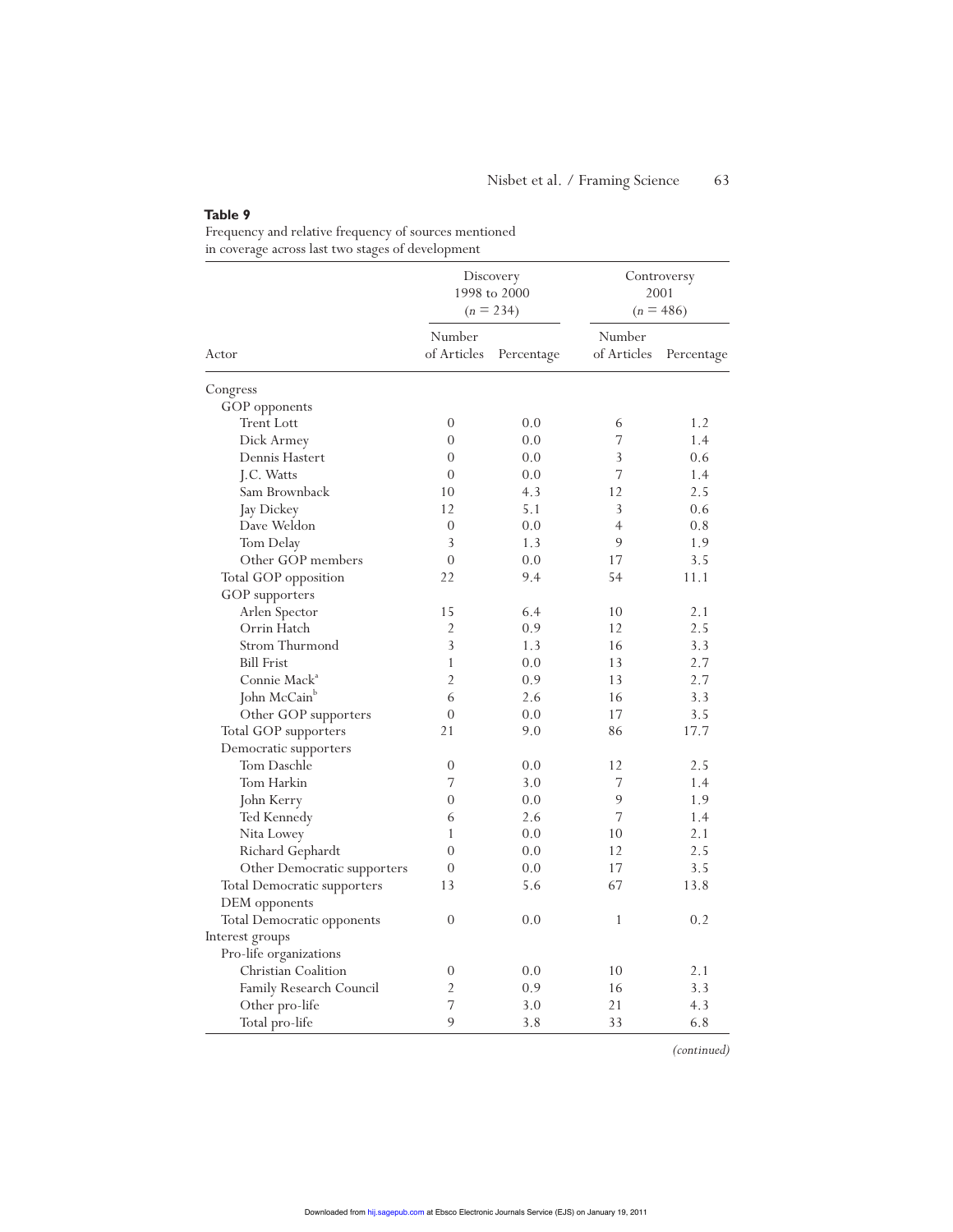|                             |                          | Discovery<br>1998 to 2000<br>$(n = 234)$ | Controversy<br>2001<br>$(n = 486)$ |            |
|-----------------------------|--------------------------|------------------------------------------|------------------------------------|------------|
| Actor                       | Number<br>of Articles    | Percentage                               | Number<br>of Articles              | Percentage |
| Catholic interests          |                          |                                          |                                    |            |
| Pope or Vatican             | 1                        | 0.0                                      | 31                                 | 6.4        |
| National Council of Bishops | 3                        | 1.3                                      | 36                                 | 7.4        |
| <b>Total Catholic</b>       | $\overline{4}$           | 1.7                                      | 60                                 | 12.3       |
| Pro-research interests      |                          |                                          |                                    |            |
| CAMR, specific reference    | $\Omega$                 | 0.0                                      | 10                                 | 2.1        |
| BIO                         | 3                        | 1.3                                      | 8                                  | 1.6        |
| Morton Kondracke            | $\Omega$                 | 0.0                                      | 3                                  | 0.6        |
| Christopher Reeve           | 6                        | 2.6                                      | 7                                  | 1.4        |
| Patient's Cure              | $\overline{4}$           | 1.7                                      | 2                                  | 0.4        |
| Michael J. Fox              | 6                        | 2.6                                      | 5                                  | 1.0        |
| Nancy Reagan                | $\Omega$                 | 0.0                                      | 12                                 | 2.5        |
| Other CAMR members          | 17                       | 7.3                                      | 48                                 | 9.9        |
| <b>Total CAMR related</b>   | 24                       | 10.3                                     | 58                                 | 11.9       |
| Bioethicists                |                          |                                          |                                    |            |
| Leon Kass                   | 1                        | 0.3                                      | 25                                 | 5.1        |
| Arthur Caplan               | 6                        | 2.6                                      | $\overline{4}$                     | 0.8        |
| R. Alta Charo               | $\overline{\mathcal{L}}$ | 0.9                                      | 13                                 | 2.7        |
| Other bioethicists          | 24                       | 10.3                                     | 26                                 | 5.3        |
| Total bioethicists          | 31                       | 13.2                                     | 51                                 | 10.5       |

*Note:* CAMR = Coalition for the Advancement of Medical Research; BIO = Biotechnology Industry Organization.

a. Connie Mack is a former senator from Florida.

b. John McCain initially opposed stem cell funding in 1998-2000 but reversed his position in 2001.The "total"row for each category of source refers to the number and proportion of articles that mention at least one source type. This cell is not a sum of preceding rows since more than one source from the category could appear in the same article.

celebrities. Moreover, among religious groups, Catholic interests were more prominent in coverage than Protestant-affiliated pro-life interests.

The prominent role of bioethicists in coverage is also underscored by our findings. Future research should explore more carefully the emerging role of bioethicists as dominant sources in coverage of science-related disputes. In one final note, the sharp increase in prominence of the various types of congressional, religious, and advocacy sources between these last two stages of development is an additional indicator of the increased agenda-building activities of these contending political interests that occurred in 2001.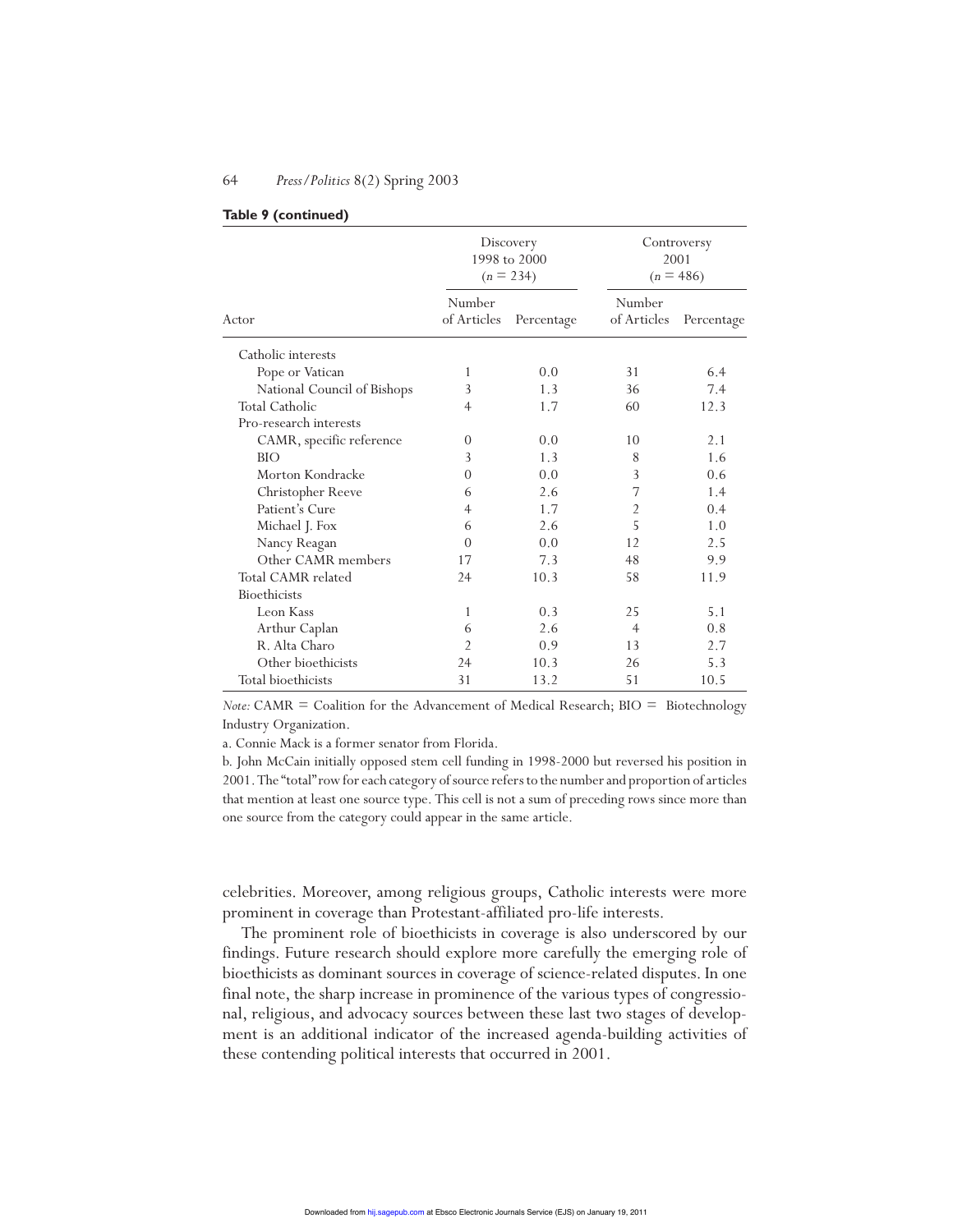# **Conclusions**

Before we elaborate on the implications of our findings, it is necessary to look more closely at some of the technical aspects of our study.

#### **Some Data-Related Considerations**

This study was limited to a content analysis of two national elite newspapers. We are therefore constrained to some degree in our ability to generalize to all U.S. print outlets or to non–print media sources. We are also constrained in our ability to reach final conclusions regarding the relation between journalists and competing interests involved in the stem cell controversy. Content analysis only allows for nonobtrusive observation of the final product of the agenda/framebuilding processes and the narrative negotiations between journalists and sources. Even though several valid and reliable interpretations are possible from this type of analysis, there remains some degree of uncertainty regarding the actual inputs to the process or the specifics of the process itself. Other studies should complement our "visible source impact"approach (Berkowitz 1992) with a tallying of source-media coverage success rates or with qualitative observations and interviews related to source-journalist interactions. These investigations would lead to further understanding of why and at what stages of issue development journalists rely on certain types of framing devices, storytelling conventions, or news sources. Moreover, future research should examine differences across types of media outlets, including print versus television sources, and across types of journalists, including science writers versus political journalists, in the level of attention to stem cell research and the nature of coverage.

#### **Outlook**

In this article, we build on previous theorizing related to agenda building, frame building, and the negotiation of news dramas between sources and journalists to reach several valuable conclusions related to media coverage of political and scientific controversy. First, policy contexts do matter. We demonstrate that despite elevated levels of agenda-building activities post-1998, stem cell research received only modest attention when policy development was still restricted mainly to administrative arenas where there was a relative absence of overt conflict among competing interests and little opportunity for dramatization in reporting. Only in 2001, when the issue received heavy attention from Congress and the president, did media attention peak.

Second, media attention increases when journalists can place themselves within the context of a larger narrative and when new events can be covered using recycled thematic formats and storytelling conventions.Even though stem cells were extracted from animal embryos as early as 1981, this line of research did not trigger media and political attention until 1998 and large-scale attention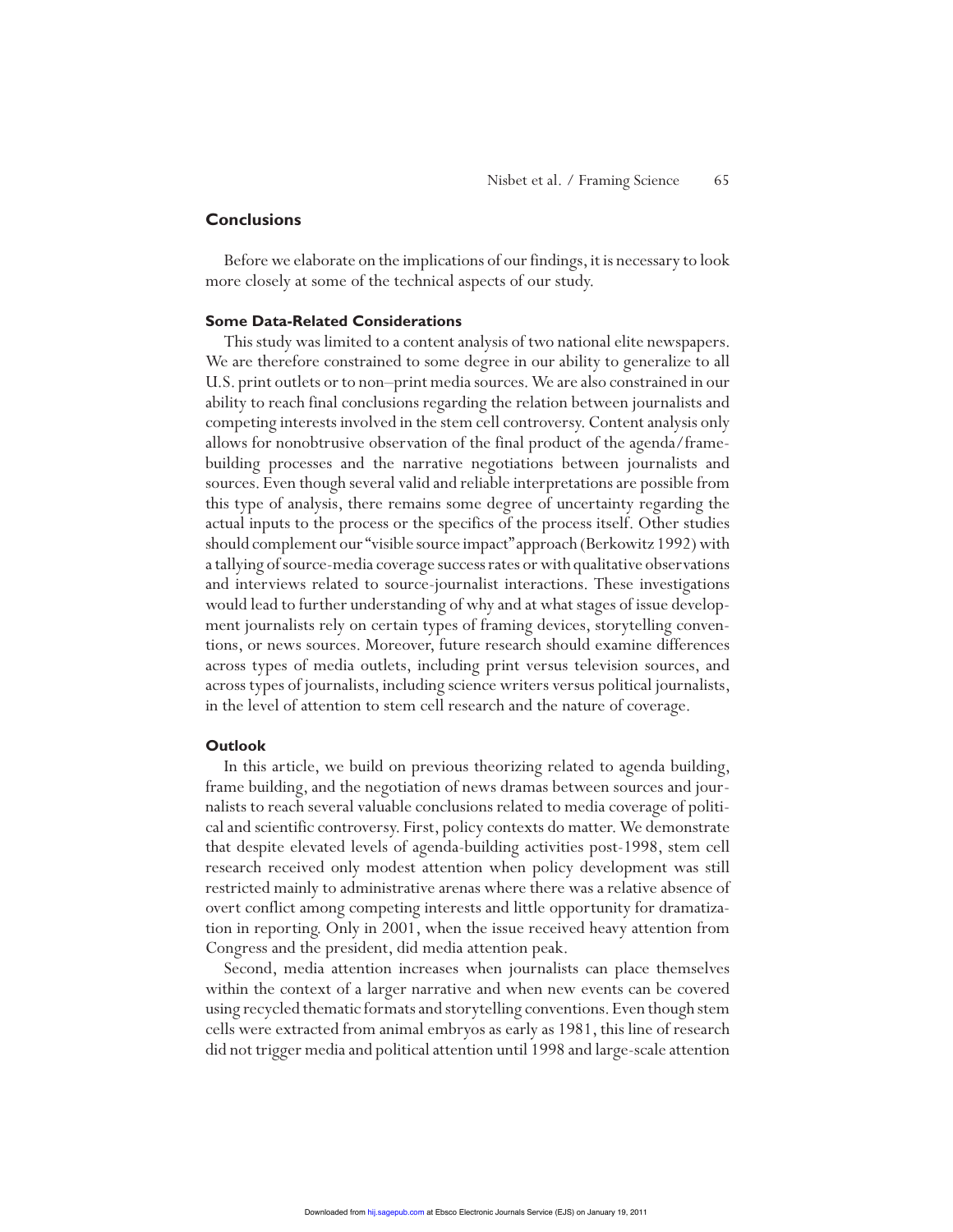till 2001, when aspects of the issue could be linked to familiar and dramatic storytelling themes related to human genetic engineering, previous controversies surrounding abortion and fetal transplantation, and, in 2001, the trials and tribulations of a newly elected president. In the first two stages of stem cell research's development, it is likely that journalists were unable to position themselves within the framework of a larger story, with a clearly identifiable beginning, source of conflict, and possible resolution. Stem cell research was ongoing, but it was difficult for both sources and journalists to construct a larger meaning around events.

Third, increased media attention coincides with the potential of an issue to be framed in dramatic terms. In the case of stem cell research, peak potential for storytelling was reached when events surrounding scientific research could be framed in terms of political strategy/conflict and ethics/morality. However, this potential is constrained by administrative policy contexts, with potential only maximized when political arenas such as Congress or the presidency pay close attention to an issue.

We believe that the above conclusions are not unique to the case of stem cell research. They can be generalized to other political controversies surrounding science and technology. For example, previous research has attempted to understand why the controversy over genetically modified (GM) agriculture, despite intensive public communication campaigns on both sides of the issue, has received limited media attention in the U.S. context (Nisbet and Lewenstein 2002) in comparison to the United Kingdom or Europe (Durant et al. 1998). Extrapolating from our findings in this article, we argue that one major reason is that policy debate on GM agriculture has remained within the administrative policy arenas of the FDA, the Environmental Protection Agency, the U.S. Department of Agriculture, and various scientific advisory boards, with little significant attention from Congress or the presidency. This is in contrast to the United Kingdom and Europe, where the issue has been debated within overtly political policy arenas for several years (Durant et al. 1998).

Moreover, in the U.S. context, there have been few familiar storytelling themes related to the GM agriculture debate that journalists can latch onto and dramatize in the news. Yet, in the European context, there exist several salient dramatic storytelling themes that have been previously used in relation to the events surrounding Mad Cow disease, the fallout from the Chernobyl disaster, and the antiglobalization movement.

The stem cell controversy continues to evolve. In 2002, the issue has been subsumed within a broader debate over therapeutic and reproductive cloning. A realignment of social and political contention has occurred as members of Congress who had supported stem cell research now oppose therapeutic cloning. In addition, traditionally liberal political interests such as environmental groups and feminist organizations have joined the growing chorus of opposition,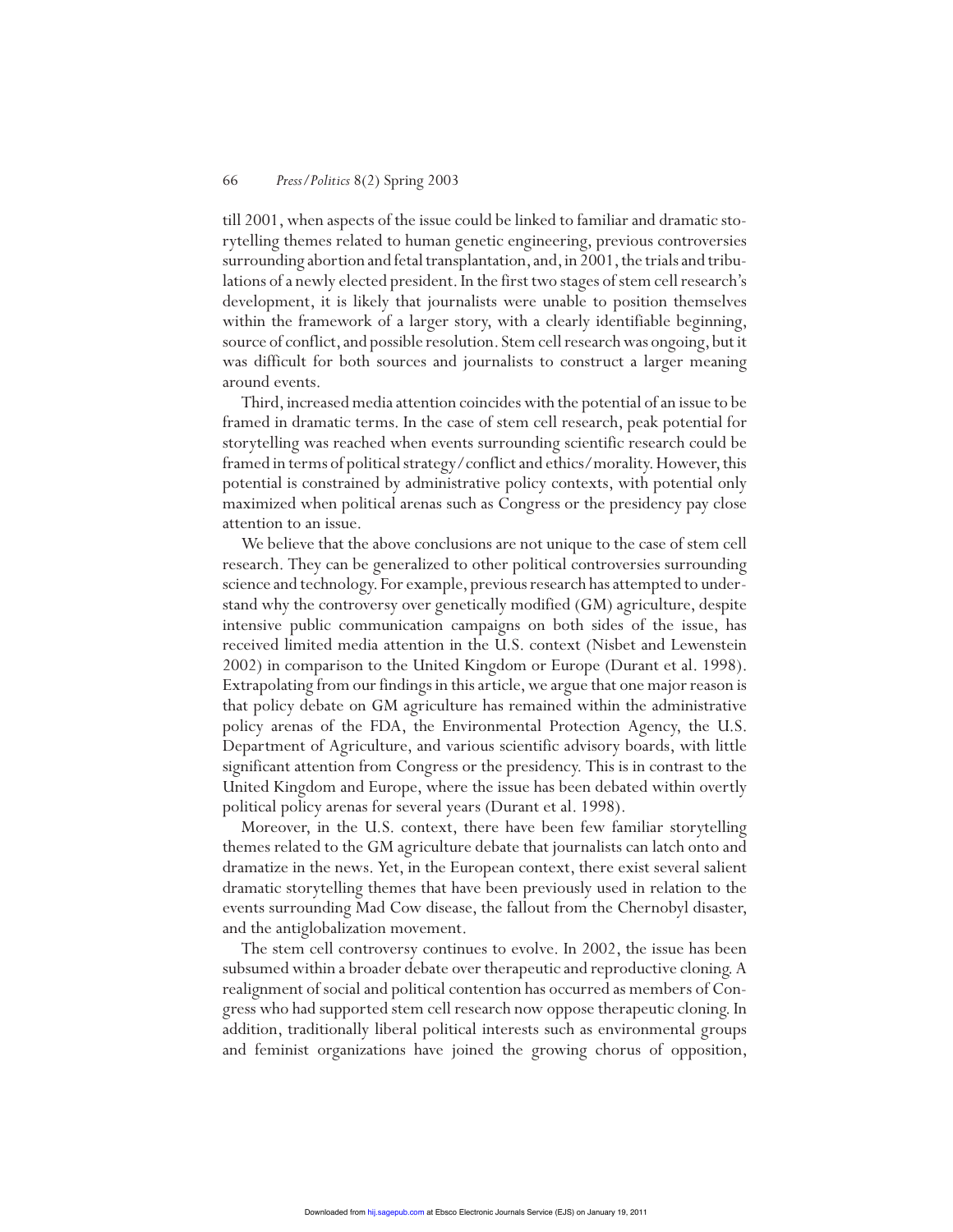fashioning an "unholy" alliance with conservative pro-life forces. Our future research will continue to track the cycles of media coverage in relation to this ongoing controversy, as the age of press/politics merges with a new era of biopolitics.

# **Acknowledgments**

The authors would like to thank Bruce V. Lewenstein of Cornell University for research support and guidance in the development of this study. The authors would also like to thank James Shanahan and Dietram A. Scheufele of Cornell University for their comments on this research.

#### **Notes**

1. "Research advocates" refers to various members of the Coalition for the Advancement of Medical Research. These include the *Biotechnology Industry Organization* or *Morton Kondracke* or *Nancy Reagan* or *Christopher Reeve* or *Michael J. Fox* or *Patient's Cure* or *Alliance for Aging Research* or *American Liver Foundation* or *Mary Tyler Moore* or *National Health Council* or *Parkinson's Action Network* or *Parkinson's Disease Foundation* or *Patient's Coalition for Urgent Research* or *Project ALF* or *Alpha-1 Foundation* or *ALS Association* or *American Foundation for AIDS Research* or *American Infertility Association* or *American Society for Cell Biology* or *American Society for Microbiology* or *American Society for Reproductive Medicine* or *American Society of Hematology* or *American Association of Neurological Surgeons* or *Congress of Neurological Surgeons* or *Association of American Medical Colleges* or *Association of American Universities*.

Bioethicists include *Leon Kass* or *Arthur Caplan* or *R. Alta Charo* or *Lori Andrews* or *George Annas* or *Daniel Callahan* or *Coutney Campbell* or *Alexander Capron* or *James Childress* or *De S. Cameron Nigel* or *Elliott Dorf* or*Margaret Farlay* or *Kevin T.Fitzgerald* or*John Fletcher* or *Robert P. George* or *Ronald Green* or *Ann Kiefling* or *Patricia King* or *Eric Meslin* or *Glenn McGee* or *Steven Muller* or *Thomas Murray* or *Bernard Lo* or *John A. Robertson* or *Harold T. Shapiro* or *Jeremy Sugarman* or *Leroy Waters* or *Dorothy Wertz* or *Carol Tauer*.

"Pro-life" groups include *American Life League* or *Bioethics Project* or *William Kristol* or *Christian Coalition* or *Pat Robertson* or *Culture of Life Foundation* or *Eugenics Watch* or*Jerry Falwell* or *Family Research Council* or *Gary Bauer* or *Focus on the Family* or*James Dobson* or *National Right to Life League*.

Catholic interests include the *Pope* or *Vatican* or the*National Conference of Catholic Bishops*.

GOP congressional opponents include *Trent Lott* or *Dick Armey* or *Dennis Hastert* or *J.C.Watts* or *Sam Brownback* or *Jay Dickey* or *Dave Weldon* or *Tom Delay* or *Rick Santorum* or *Christopher Smith* or *Chris Smith* or *Mark Souder* or *Dan Burton* or *Jon Kyl* or *Bob Schaffer* or *Bob Barr* or *Kevin Brady* or *Zach Wamp* or *Ron Lewis* or *Billy Tauzin* or *Duncan Hunter* or *Charles Canady* or *Ron Paul* or *Steve Buyer* or*Jim Ryun* or *Peter King* or *Don Manzullo* or *Donald Manzullo* or *Steve Largent* or *Charles Pickering* or *Charlie Pickering* or *Todd Tiahrt* or *Tom Coburn* or *John Shimkus* or *Tom Tancredo* or *Peter Hoekstra* or *Pete Sessions* or *John Hostettler* or *John Doolittle* or *Rick Hill* or *Dave McIntosh* or*Helen Chenoweth* or*Joe Pitts* or *Robert Aderholt* or *Ron Lewis* or *Gary Miller* or *Ron Packard* or *Jim DeMint* or *Kevin Brady* or *Tom Latham* or *John Peterson* or *Jim Talent* or *Lincoln Diaz-Balart* or *Mark Souder* or *Sue Myrick* or *Roy Blunt* or *Henry Hyde* or *Ernest Istook* or *Richard Baker* or *Steve Chabot* or *Philip M.Crane* or *Phil Crane* or *Paul Ryan* or*Michael Forbes* or *Charles Taylor* or *Charlie Taylor* or *Asa Hutchinson* or *Bob Ney* or *Phil English* or *Ray LaHood* or*Joe*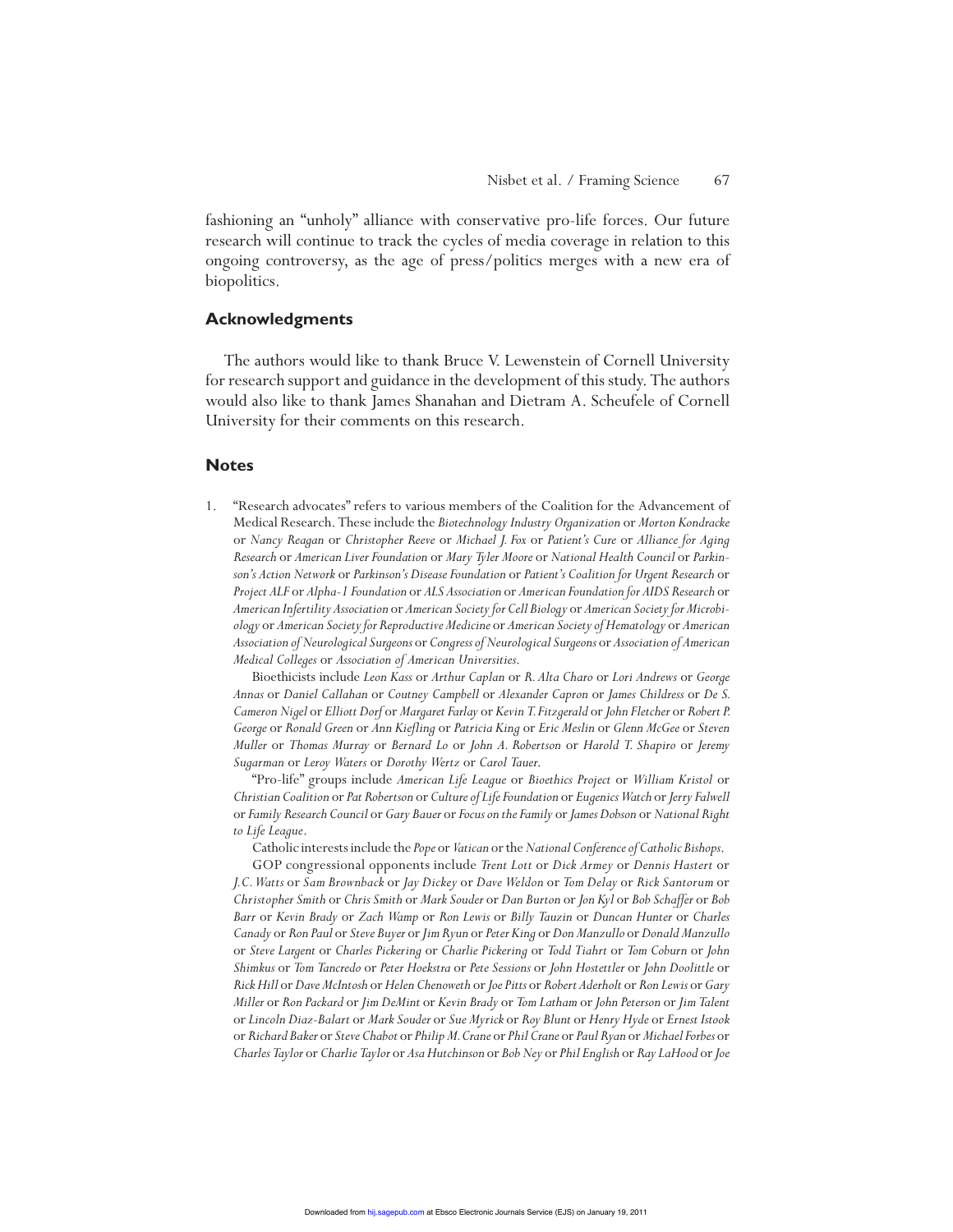*Barton* or *Spencer Bachus* or *Lindsay Graham* or *Ed Whitfield* or *Jack Metcalf* or *James Sensenbrenner.*

GOP congressional supporters include *Arlen Specter* or *Orrin Hatch* or *Strom Thurmond* or *Bill Frist* or *Connie Mack* or *John McCain* or *Connie Morella* or *Gordon Smith* or *Susan Collins* or *Michael Castle* or *Mike Castle* or *Mark Foley* or *Amo Houghton* or *Amory Houghton* or *Jim Greenwood* or *Olympia Snowe* or *Tom Davis* or *Steve Horn* or *Nancy Johnson* or *Deborah Pryce* or *Jim Jeffords* or*James Jeffords* or *Lincoln Chafee* or*John Warner*or *Kay Bailey Hutchison* or *Ted Stevens* or *Brian Bilbray* or *Duke Cunningham* or*Jennifer Dunn* or*Michael Simpson* or *Nick Smith* or *Richard Lugar* or *Dick Lugar*.

Democratic congressional supporters include *Thomas Daschle* or *Tom Daschle* or *Tom Harkin* or *John Kerry* or *Edward Kennedy* or *Ted Kennedy* or *Nita Lowey* or *Richard Gephardt* or *Barbara Mikulski* or *Carolyn Maloney* or *Mary Landrieu* or *Barbara Boxer* or *Henry Waxman* or *Harry Reid* or *Nancy Johnson* or *Jim Ramstad* or *Evan Bayh* or *Richard Durbin* or *Dick Durbin* or *Tim Johnson* or*Joe Biden* or*Jeff Bingaman* or *Bob Graham* or *Daniel Akaka* or*Joe Lieberman* or *Ben Nelson* or*Dianne Feinstein* or *Zell Miller* or *Charles Schumer* or *Charlie Schumer* or *Patrick Leahy* or *Carl Levin* or *Kent Conrad* or*Max Baucus* or*Max Cleland* or *Russell Feingold* or*Jon Corzine* or*Mark Dayton* or *Herb Kohl* or *Jean Carnahan* or *Bryon Dorgan* or *Paul Sarbanes* or *Jay Rockefeller* or *Ernest Hollings* or *Debbie Stabenow* or *Jack Reed* or *Tom Carper* or *Diana DiGette* or *Peter Deutsch* or *John Conyers* or *David Bonior* or *John Dingell*.

Democratic congressional opponents include *Ronnie Shows* or *Nick Rahall* or *Bart Stupak* or *Jim Barcia* or *Dale Kildee* or *Christopher John* or *Chris John* or *Solomon Ortiz* or *Mike McIntyre* or *David Phelps* or *Dave Phelps* or *Ike Skelton*.

- 2. Metaphors and storytelling themes related to science fiction include *Frankenstein* or *Brave New World* or *mad scientist* or *George Orwell* or *Aldous Huxley*. Metaphors and storytelling themes related to history include *Nazi* or *Holocaust* or *Hitler* or*Mengele* or*concentration camp*. Colorful storytelling adjectives include *evil* or*ghoulish* or *horror\** or *nightmar\** or *murder\** or *monstrous* or*gruesome* or*abomination* or*grotesque*. Metaphors and storytelling themes related to battle include *battle*.
- 3. According to its Web site,PR Newswire distributes news releases and photos via newswire, fax, e-mail, satellite, and the Web for both blanket coverage or pinpoint targeting. Choices include international, national, regional and local news outlets as well as theme-based options such as features, business, and technology. All wire distributions include delivery to 2,600+ Web sites, online databases, trading sites and The Press Room, a Web site where more than 26,000 journalists access information.PR News Wire's fee-based clients include interest groups, universities, industry members, media organizations, and public figures.

# **References**

- Bailey, K.D. 1994. *Typologies and Taxonomies: An Introduction to Classification Techniques*. Thousand Oaks, CA: Sage.
- Bennett, L.W. 1978. "Storytelling in Criminal Trials: A Model of Social Judgment." *Quarterly Journal of Speech* 64:1-22.
- Bennett, L.W. 1990. "Toward a State Theory of Press-State Relations in the United States."*Journal of Communication* 40:103-27.

Bennett, L.W. 2001. *News: The Politics of Illusion*. New York: Addison Wesley Longman.

Bennett, L.W., and R.W. Entman. 2001. "Mediated Politics: An Introduction." In *Mediated Politics:Communication in the Future of Democracy*, ed. L.W. Bennett and R.W. Entman. Cambridge, UK: Cambridge University Press.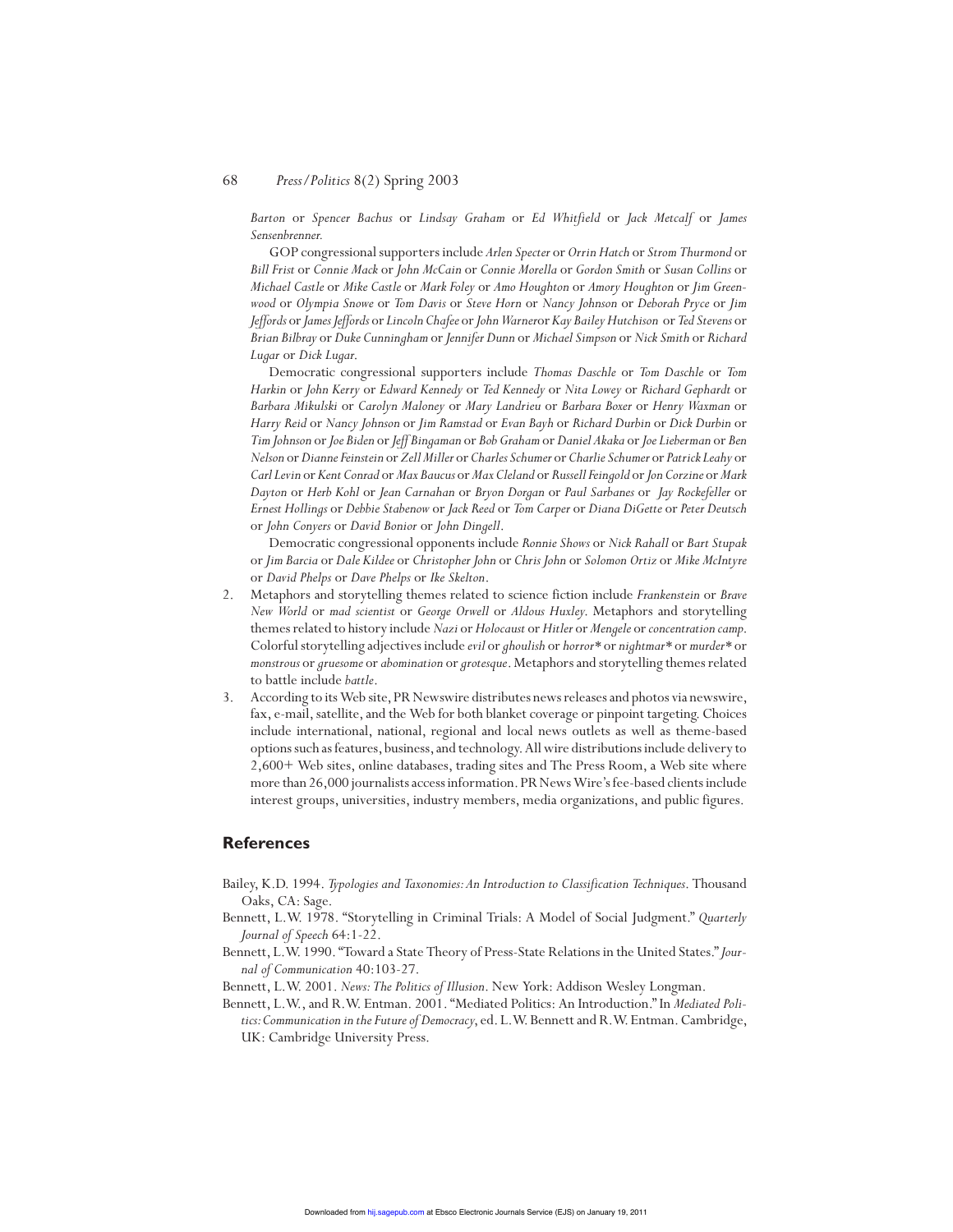- Berkowitz, D. 1992. "Who Sets the Media Agenda? The Ability of Policymakers to Determine News Decisions." In *Public Opinion, the Press, and Public Policy*, ed. J.D. Kennamer, 81-102. Westport, CT: Praeger.
- Cappella, J., and K.H. Jamieson. 1997. *Spiral of Cynicism:The Press and the Public Good*. New York: Oxford University Press.
- Cobb, R.W., and C. Elder. 1961. "The Politics of Agenda-Building: An Alternative Perspective for Modern Democratic Theory." *Journal of Politics* 33:892-915.
- Cook, T.E. 1989.*Making Laws and Making News:Media Strategies in the U.S.House of Representatives*. Washington, D.C.: Brookings Institution.
- Cook,T.E.1998.*Governing with the News:The News Media as a Political Institution*.Chicago:University of Chicago Press.
- Darlington, R.B. 1990. *Regression and Linear Models*. New York: McGraw-Hill.
- Department of Health and Human Services (DHHS). 2001. "Stem Cells: Scientific Progress and Future Research Directions." http://www.nih.gov/news/stemcell/scireport.htm.
- Durant, J.M. Bauer, and G. Gaskell, eds. 1998. *Biotechnology in the Public Sphere:A European Source Book*. London: Science Museum.
- Fishman, M. 1980. *Manufacturing the News*. Austin: University of Texas Press.
- Gamson,W.,and A.Modigliani.1989."Media Discourse and Public Opinion on Nuclear Power: A Constructionist Approach." *American Journal of Sociology* 95:1-37.
- Gandy, O. H. Jr. 1982. *Beyond Agenda-Setting:Information Subsidies and Public Policy*. Norwood, NJ: Ablex.
- Gitlin, T. 1980.*The Whole World Is Watching:Mass Media in the Making and Unmaking of the New Left*. Berkeley: University of California Press.
- Iyengar, S. 1994. *Is Anyone Responsible? How Television Frames Political Issues*. 2nd Edition. Chicago: University of Chicago Press.
- Johnson, J.A. 2001. "Stem Cell Research." *CRS Report for Congress*, August 10. Washington, DC: Congressional Research Service.
- Kalb, M. 1992. "Press-Politics and Improving the Public Dialogue." *Political Communication Report* 3:1-3.
- Krippendorf,K.1980.*Content Analysis:An Introduction to Its Methodology*.Beverly Hills,CA:Sage.
- Linsky, M. 1986. *Impact: How the Press Affects Federal Policymaking*. New York: Norton

Maynard-Moody, S. 1992. "The Fetal Research Dispute." In *Controversy: Politics of Technical Decisions*. 3rd Edition, ed. D. Nelkin. Newbury Park, CA: Sage.

- Maynard-Moody, S. 1995. "Managing Controversies over Science: The Case of Fetal Research." *Journal of Public Administration Research and Theory* 5:5-8.
- McComas, K., and J.E. Shanahan. 1999. "Telling Stories about Global Climate Change: Measuring the Impact of Narratives on Issue Cycles." *Communication Research* 1:30-57.
- Nelkin,D.1995.*Selling Science:How the Press Covers Science and Technology*.New York:Freeman.
- Nisbet, M.C., and B.V. Lewenstein. 2002. "Biotechnology and the American Media: The Policy Process and the Elite Press, 1970 to 1999." *Science Communication* 4:359-91.
- Nunnally, J. 1978. *Psychometric Theory*. 2nd Edition. New York: McGraw-Hill.
- Patterson, T.E. 1994. *Out of Order*. New York: Vintage.
- Patterson,T.E.2001.*Doing Well and Doing Good:How Soft News and Critical Journalism Are Shrinking the News Audience and Weakening Democracy—And What News Outlets Can Do about It*. Cambridge, MA: The Joan Shorenstein Center for Press, Politics, and Public Policy at Harvard University.
- Rogers, E., J. Dearing, and S. Chang. 1991. "AIDS in the 1980s: The Agenda-Setting Process of a Public Issue." *Journalism Monographs* 126.
- Scheufele, D.A. 1999. "Framing as a Theory of Media Effects."*Journal of Communication* 29:103- 23.